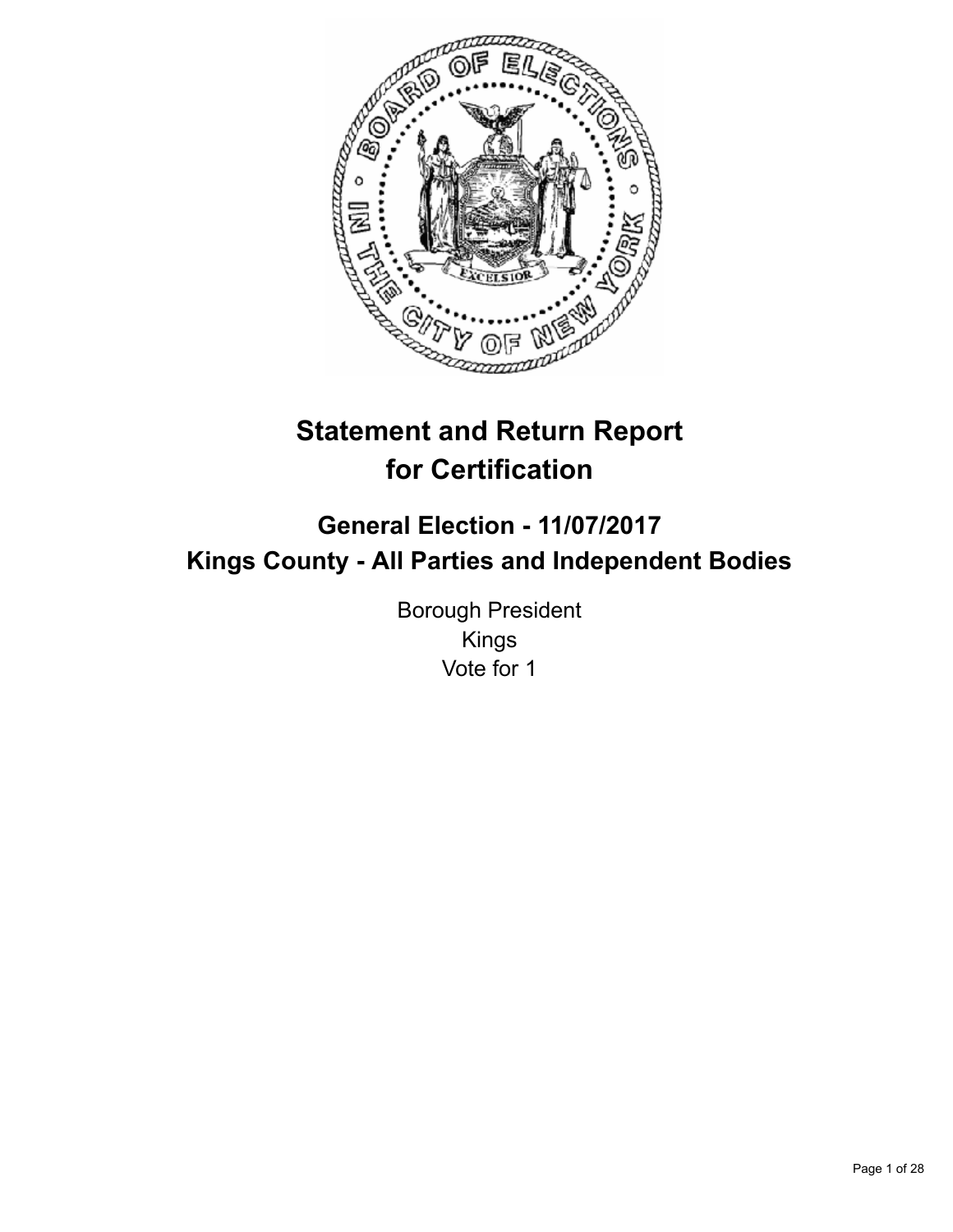

| <b>PUBLIC COUNTER</b>                                    | 16,825 |
|----------------------------------------------------------|--------|
| <b>MANUALLY COUNTED EMERGENCY</b>                        | 1      |
| ABSENTEE / MILITARY                                      | 388    |
| <b>AFFIDAVIT</b>                                         | 114    |
| <b>Total Ballots</b>                                     | 17,328 |
| Less - Inapplicable Federal/Special Presidential Ballots | 0      |
| <b>Total Applicable Ballots</b>                          | 17,328 |
| ERIC L. ADAMS (DEMOCRATIC)                               | 10,580 |
| VITO J. BRUNO (REPUBLICAN)                               | 4,066  |
| VITO J. BRUNO (CONSERVATIVE)                             | 785    |
| ERIC L. ADAMS (WORKING FAMILIES)                         | 495    |
| BENJAMIN G. KISSEL (REFORM)                              | 306    |
| ANDREW GOUNARDIS (WRITE-IN)                              | 1      |
| EDWARD SNOWDEN (WRITE-IN)                                | 1      |
| ERIC LEB (WRITE-IN)                                      | 1      |
| FRANK SEDDIO (WRITE-IN)                                  | 1      |
| HINDY PARNES (WRITE-IN)                                  | 1      |
| JACOB DOGMY (WRITE-IN)                                   | 1      |
| JOHN HYNES (WRITE-IN)                                    | 1      |
| JOSEPH REISMAN (WRITE-IN)                                | 1      |
| JOSEPH S. AMSEL (WRITE-IN)                               | 1      |
| KIRK SUNDAY (WRITE-IN)                                   | 1      |
| KRISTAPS PORZINGIS (WRITE-IN)                            | 1      |
| OLEC KLEBAN (WRITE-IN)                                   | 1      |
| TAT PICOTT (WRITE-IN)                                    | 1      |
| TINY NUSSBAUM (WRITE-IN)                                 | 1      |
| UNATTRIBUTABLE WRITE-IN (WRITE-IN)                       | 6      |
| <b>Total Votes</b>                                       | 16,252 |
| Unrecorded                                               | 1,076  |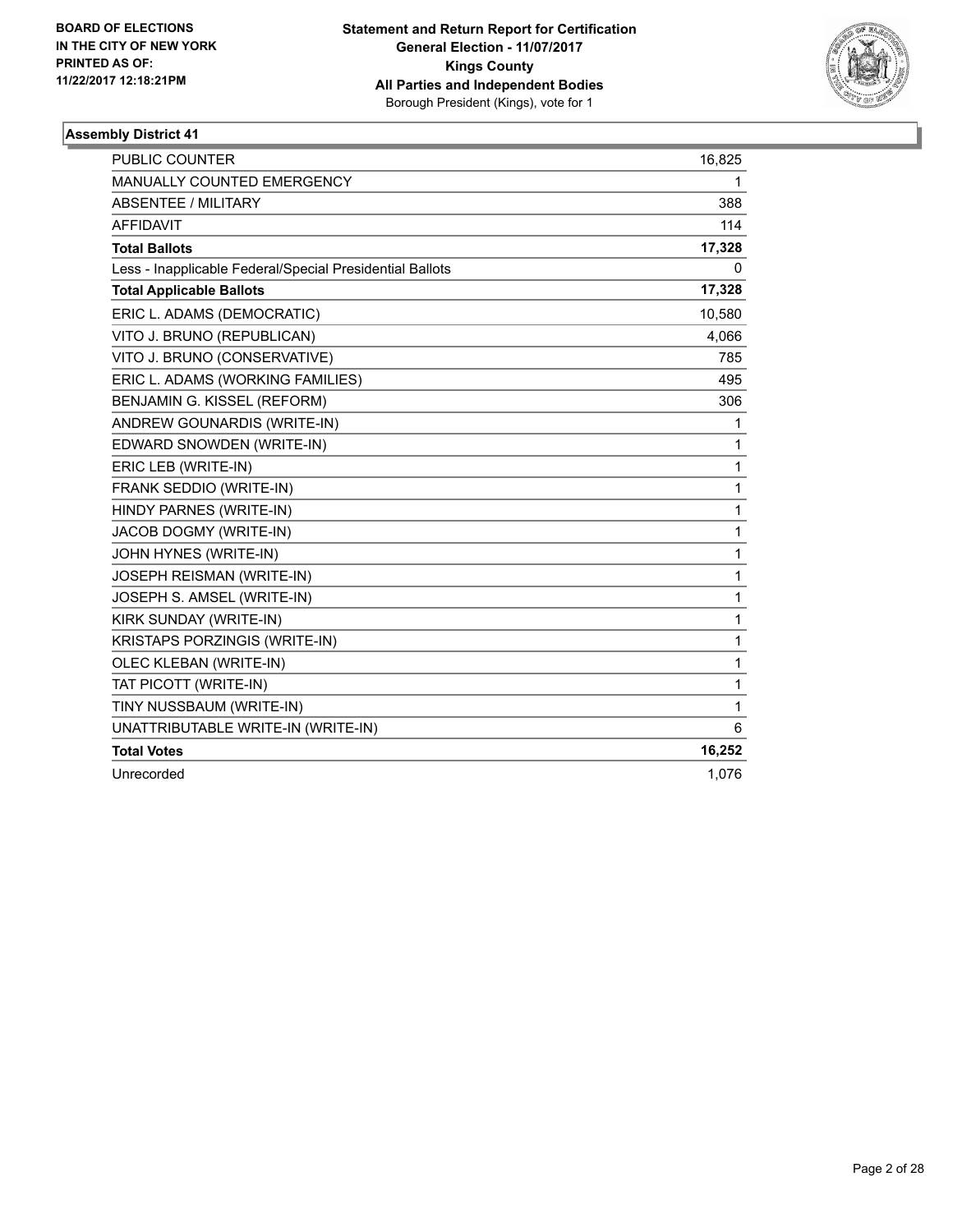

| PUBLIC COUNTER                                           | 17,776 |
|----------------------------------------------------------|--------|
| <b>MANUALLY COUNTED EMERGENCY</b>                        | 0      |
| <b>ABSENTEE / MILITARY</b>                               | 362    |
| <b>AFFIDAVIT</b>                                         | 174    |
| <b>Total Ballots</b>                                     | 18,312 |
| Less - Inapplicable Federal/Special Presidential Ballots | 0      |
| <b>Total Applicable Ballots</b>                          | 18,312 |
| ERIC L. ADAMS (DEMOCRATIC)                               | 14,723 |
| VITO J. BRUNO (REPUBLICAN)                               | 861    |
| VITO J. BRUNO (CONSERVATIVE)                             | 199    |
| ERIC L. ADAMS (WORKING FAMILIES)                         | 1,369  |
| BENJAMIN G. KISSEL (REFORM)                              | 269    |
| ALIZIA BOYD (WRITE-IN)                                   | 1      |
| ANDREW MARTIN ROSS (WRITE-IN)                            | 1      |
| ANNE KRENGEL (WRITE-IN)                                  | 1      |
| BERNIE SANDERS (WRITE-IN)                                | 1      |
| CORY PROVOST (WRITE-IN)                                  | 1      |
| ERIC DRYBURGH (WRITE-IN)                                 | 1      |
| GILAD SAFANOV (WRITE-IN)                                 | 1      |
| KATIE PRAUK (WRITE-IN)                                   | 1      |
| MICHAEL BLOOMBERG (WRITE-IN)                             | 1      |
| MICHELLE BECKFORD-BURRELL (WRITE-IN)                     | 1      |
| MUMIA ABU JAMAL (WRITE-IN)                               | 1      |
| PAUL HAROWITZ (WRITE-IN)                                 | 1      |
| RAY BEN-MOSHE (WRITE-IN)                                 | 1      |
| RAY MITCHELL (WRITE-IN)                                  | 1      |
| SIMON PUERST (WRITE-IN)                                  | 1      |
| UNATTRIBUTABLE WRITE-IN (WRITE-IN)                       | 7      |
| UNCOUNTED WRITE-IN PER STATUTE (WRITE-IN)                | 1      |
| <b>Total Votes</b>                                       | 17,444 |
| Unrecorded                                               | 868    |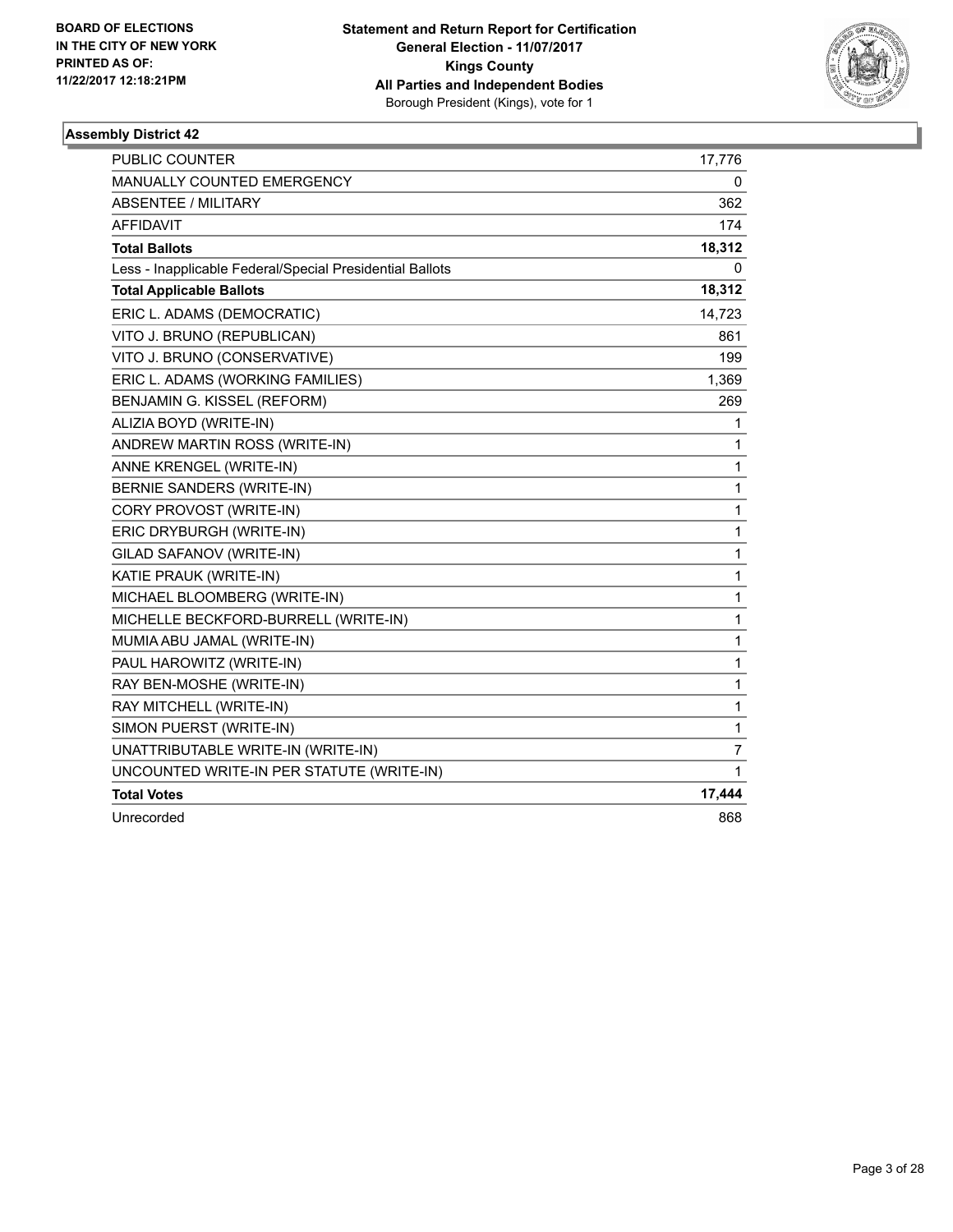

| PUBLIC COUNTER                                           | 20,400           |
|----------------------------------------------------------|------------------|
| MANUALLY COUNTED EMERGENCY                               | 0                |
| <b>ABSENTEE / MILITARY</b>                               | 427              |
| AFFIDAVIT                                                | 284              |
| <b>Total Ballots</b>                                     | 21,111           |
| Less - Inapplicable Federal/Special Presidential Ballots | 0                |
| <b>Total Applicable Ballots</b>                          | 21,111           |
| ERIC L. ADAMS (DEMOCRATIC)                               | 17,552           |
| VITO J. BRUNO (REPUBLICAN)                               | 528              |
| VITO J. BRUNO (CONSERVATIVE)                             | 149              |
| ERIC L. ADAMS (WORKING FAMILIES)                         | 1,754            |
| BENJAMIN G. KISSEL (REFORM)                              | 391              |
| CEA WEAVER (WRITE-IN)                                    | 2                |
| CELIA WEAVER (WRITE-IN)                                  | 1                |
| CHARLES SCHUMER (WRITE-IN)                               | $\mathbf{1}$     |
| DONNA MOSSMAN (WRITE-IN)                                 | $\mathbf{1}$     |
| IMANI HENRY (WRITE-IN)                                   | $\mathbf{1}$     |
| JABARI BRISPORT (WRITE-IN)                               | $\boldsymbol{2}$ |
| JAMES C LANE (WRITE-IN)                                  | $\overline{c}$   |
| KARREN NESRITI (WRITE-IN)                                | $\mathbf{1}$     |
| KENYA JEFFERIES (WRITE-IN)                               | $\mathbf 1$      |
| MARC MINKOFF (WRITE-IN)                                  | $\mathbf{1}$     |
| MICHAEL A. CORLEY (WRITE-IN)                             | $\mathbf{1}$     |
| MONIFA BARDELE (WRITE-IN)                                | $\mathbf{1}$     |
| RICO CLEFFI (WRITE-IN)                                   | $\mathbf{1}$     |
| SAM JONES (WRITE-IN)                                     | $\mathbf{1}$     |
| STEPHEN T. LEVIN (WRITE-IN)                              | $\mathbf{1}$     |
| TANEHISI COATES (WRITE-IN)                               | $\mathbf{1}$     |
| TERRENCE PIRRONE (WRITE-IN)                              | $\mathbf{1}$     |
| UNATTRIBUTABLE WRITE-IN (WRITE-IN)                       | 3                |
| UNCOUNTED WRITE-IN PER STATUTE (WRITE-IN)                | 3                |
| <b>Total Votes</b>                                       | 20,400           |
| Unrecorded                                               | 711              |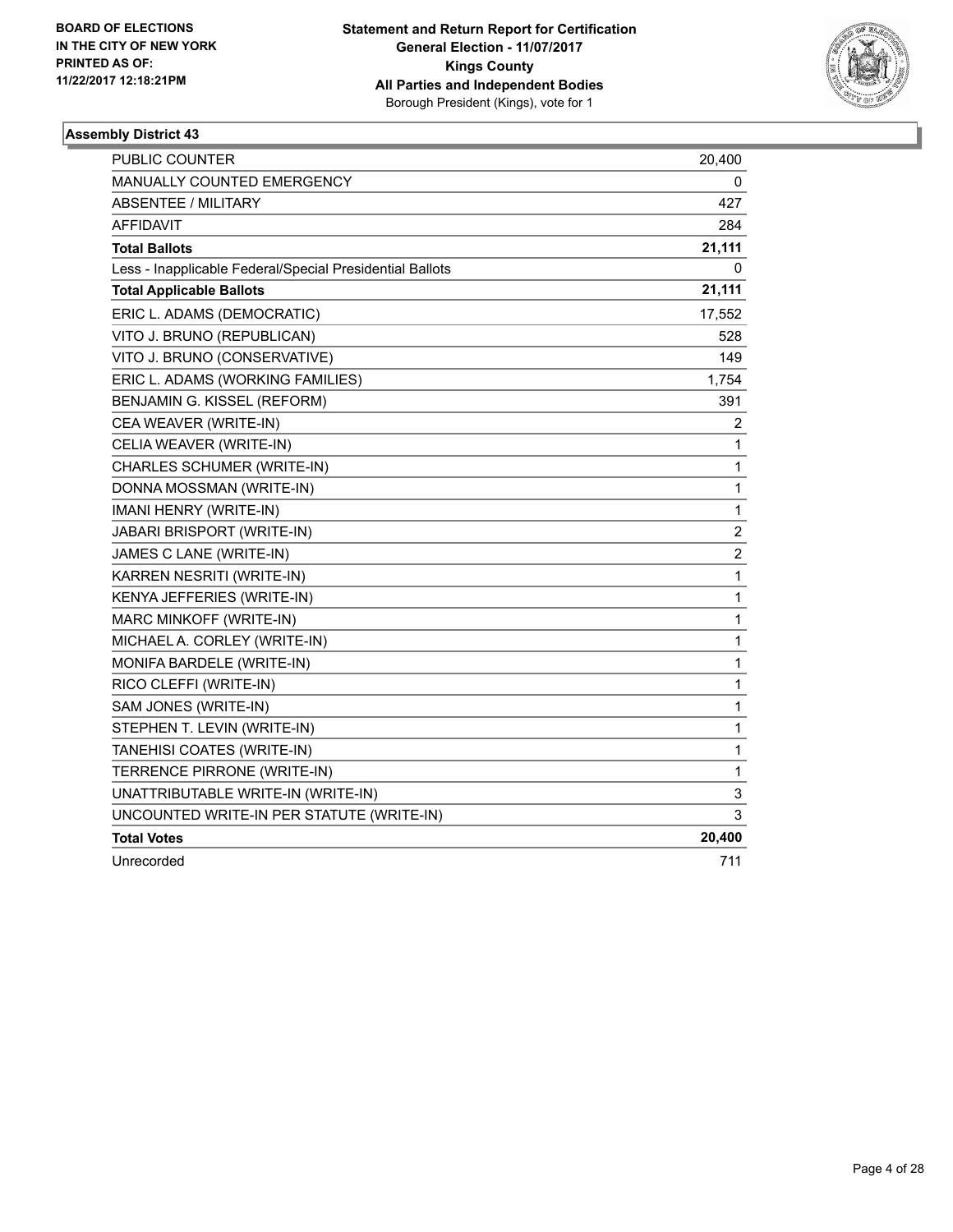

| <b>PUBLIC COUNTER</b>                                    | 22,521 |
|----------------------------------------------------------|--------|
| MANUALLY COUNTED EMERGENCY                               | 0      |
| ABSENTEE / MILITARY                                      | 339    |
| AFFIDAVIT                                                | 235    |
| <b>Total Ballots</b>                                     | 23,095 |
| Less - Inapplicable Federal/Special Presidential Ballots | 0      |
| <b>Total Applicable Ballots</b>                          | 23,095 |
| ERIC L. ADAMS (DEMOCRATIC)                               | 14,814 |
| VITO J. BRUNO (REPUBLICAN)                               | 2,269  |
| VITO J. BRUNO (CONSERVATIVE)                             | 644    |
| ERIC L. ADAMS (WORKING FAMILIES)                         | 3,666  |
| BENJAMIN G. KISSEL (REFORM)                              | 438    |
| ADAM WILSON (WRITE-IN)                                   | 1      |
| AMANDA D.GENTILE (WRITE-IN)                              | 1      |
| ARNOLD WOLSKY (WRITE-IN)                                 | 1      |
| ATHENA GULICK (WRITE-IN)                                 | 1      |
| BRADFORD S. LANDER (WRITE-IN)                            | 3      |
| <b>BRIAN LEHER (WRITE-IN)</b>                            | 1      |
| CHARLES MC CORHELL (WRITE-IN)                            | 1      |
| CHOIRE SICHEM (WRITE-IN)                                 | 1      |
| DAU GARFINKLE (WRITE-IN)                                 | 1      |
| DAVID SOT (WRITE-IN)                                     | 1      |
| DELANEY PORTER (WRITE-IN)                                | 1      |
| ELIZABETH YEAMPIEKRE (WRITE-IN)                          | 1      |
| ELLIOT STONE (WRITE-IN)                                  | 1      |
| ERIC KOSLUFSKY (WRITE-IN)                                | 1      |
| ERIC MCCLURE (WRITE-IN)                                  | 1      |
| JABARI BRISPORT (WRITE-IN)                               | 1      |
| JASON PERLMUTTER (WRITE-IN)                              | 1      |
| JOANN SIMON (WRITE-IN)                                   | 1      |
| JOESPH CALLAHAN (WRITE-IN)                               | 1      |
| MARC FLIEDNER (WRITE-IN)                                 | 1      |
| MARTORIO SLOME (WRITE-IN)                                | 1      |
| MARTY MARKOWITZ (WRITE-IN)                               | 7      |
| MIRIAM FRIED (WRITE-IN)                                  | 1      |
| OSKAR ROSENSTEIN (WRITE-IN)                              | 1      |
| QI XIN CHEN (WRITE-IN)                                   | 1      |
| RIVKY LAUFER (WRITE-IN)                                  | 1      |
| SIMCHA FELDER (WRITE-IN)                                 | 1      |
| TED NUGENT (WRITE-IN)                                    | 1      |
| THOMAS SCHERBCHENKO (WRITE-IN)                           | 1      |
| TROY OPENDHAL (WRITE-IN)                                 | 1      |
| UNATTRIBUTABLE WRITE-IN (WRITE-IN)                       | 10     |
| UNCOUNTED WRITE-IN PER STATUTE (WRITE-IN)                | 1      |
| VINCENT GALLO (WRITE-IN)                                 | 1      |
| WENDELL BERRY (WRITE-IN)                                 | 1      |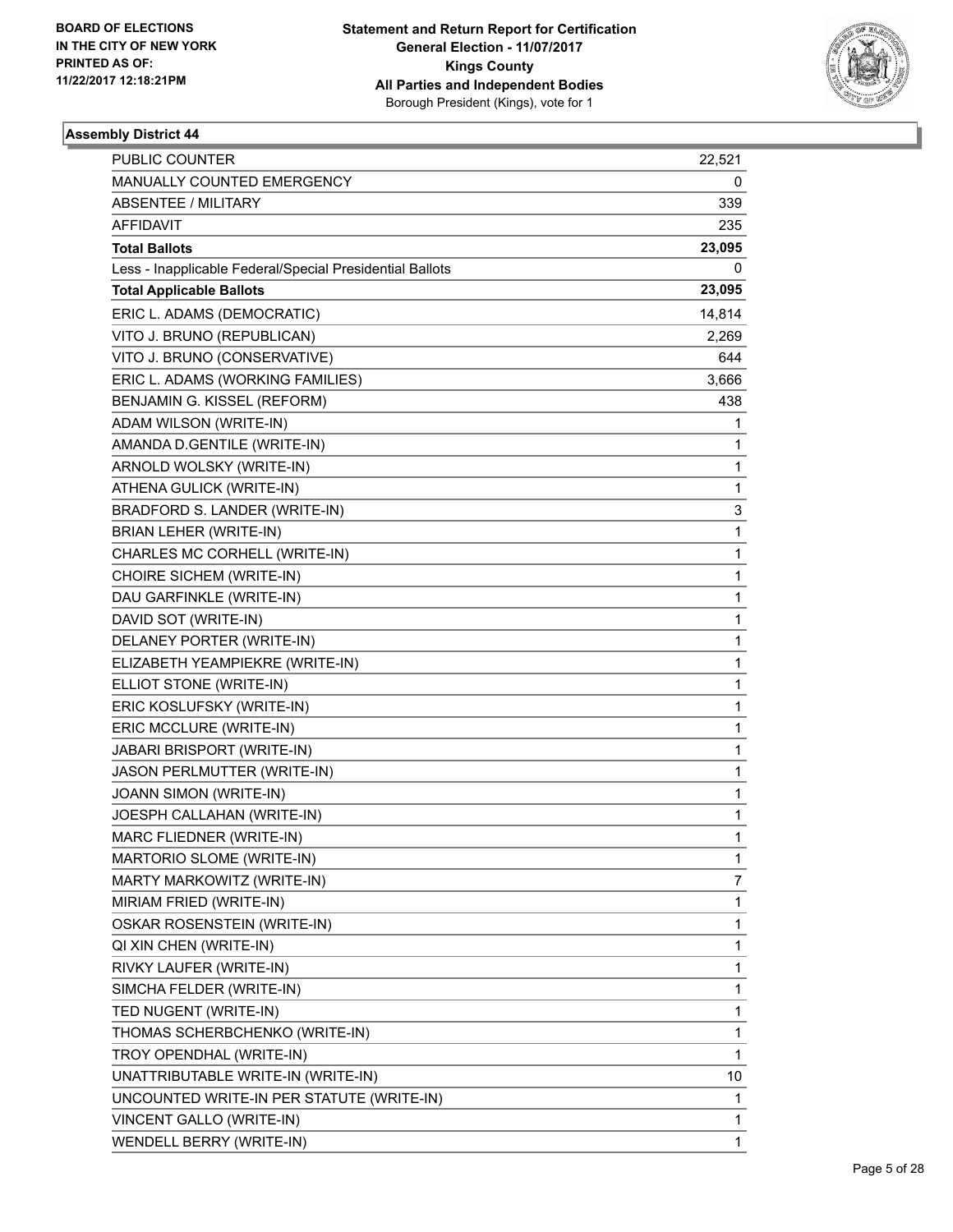

| YITTY GELLER (WRITE-IN) |        |
|-------------------------|--------|
| YOEL NEIGER (WRITE-IN)  |        |
| <b>Total Votes</b>      | 21,884 |
| Unrecorded              |        |

| <b>PUBLIC COUNTER</b>                                    | 11,189         |
|----------------------------------------------------------|----------------|
| <b>MANUALLY COUNTED EMERGENCY</b>                        | 0              |
| <b>ABSENTEE / MILITARY</b>                               | 259            |
| <b>AFFIDAVIT</b>                                         | 96             |
| <b>Total Ballots</b>                                     | 11,544         |
| Less - Inapplicable Federal/Special Presidential Ballots | 0              |
| <b>Total Applicable Ballots</b>                          | 11,544         |
| ERIC L. ADAMS (DEMOCRATIC)                               | 5,131          |
| VITO J. BRUNO (REPUBLICAN)                               | 3,794          |
| VITO J. BRUNO (CONSERVATIVE)                             | 664            |
| ERIC L. ADAMS (WORKING FAMILIES)                         | 394            |
| BENJAMIN G. KISSEL (REFORM)                              | 364            |
| ANDY WEISSBERG (WRITE-IN)                                | $\overline{2}$ |
| CHAIM DEUTSCH (WRITE-IN)                                 | $\mathbf{1}$   |
| EZRA S. SHAIN (WRITE-IN)                                 | $\mathbf{1}$   |
| IRWIN SHAMAH (WRITE-IN)                                  | $\mathbf{1}$   |
| MARTY MARKOWITZ (WRITE-IN)                               | 3              |
| NICK MULLEN (WRITE-IN)                                   | $\mathbf 1$    |
| ROBERT SHAMAH (WRITE-IN)                                 | $\mathbf 1$    |
| SEAMUS CAMPBELL (WRITE-IN)                               | $\mathbf{1}$   |
| SHIMON RABIN (WRITE-IN)                                  | $\mathbf{1}$   |
| UNATTRIBUTABLE WRITE-IN (WRITE-IN)                       | $\overline{7}$ |
| WILLIAM TAM (WRITE-IN)                                   | $\mathbf{1}$   |
| <b>Total Votes</b>                                       | 10,367         |
| Unrecorded                                               | 1,177          |
|                                                          |                |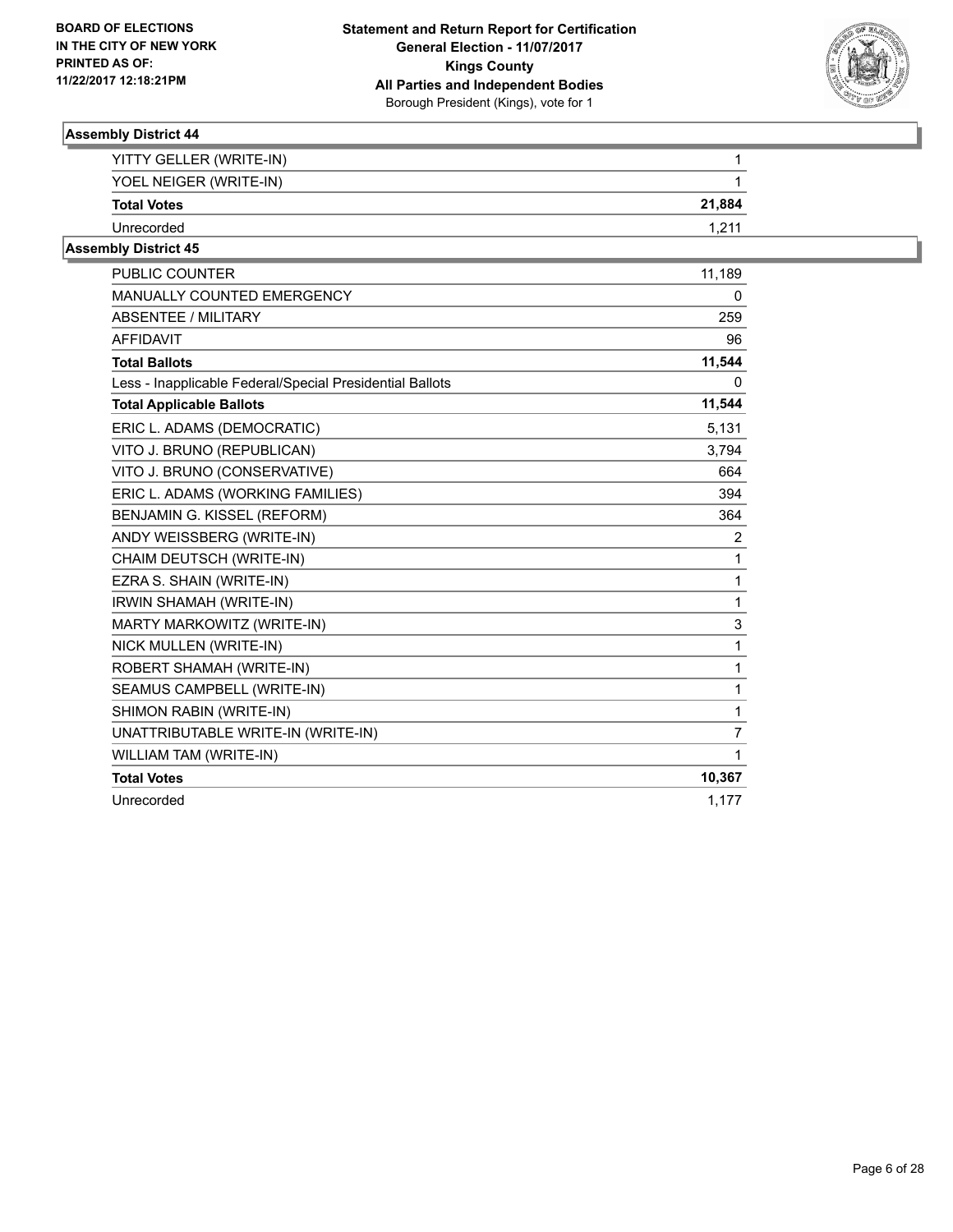

| <b>PUBLIC COUNTER</b>                                    | 18,804 |
|----------------------------------------------------------|--------|
| <b>MANUALLY COUNTED EMERGENCY</b>                        | 5      |
| <b>ABSENTEE / MILITARY</b>                               | 568    |
| <b>AFFIDAVIT</b>                                         | 172    |
| <b>Total Ballots</b>                                     | 19,549 |
| Less - Inapplicable Federal/Special Presidential Ballots | 0      |
| <b>Total Applicable Ballots</b>                          | 19,549 |
| ERIC L. ADAMS (DEMOCRATIC)                               | 8,708  |
| VITO J. BRUNO (REPUBLICAN)                               | 6,763  |
| VITO J. BRUNO (CONSERVATIVE)                             | 1,066  |
| ERIC L. ADAMS (WORKING FAMILIES)                         | 682    |
| BENJAMIN G. KISSEL (REFORM)                              | 392    |
| BRADFORD S. LANDER (WRITE-IN)                            | 1      |
| JAMES MARTIN (WRITE-IN)                                  | 1      |
| JOANNE ALLOTA (WRITE-IN)                                 | 1      |
| JULIAN ASSANGE (WRITE-IN)                                | 1      |
| KHADER EL-YATEEM (WRITE-IN)                              | 1      |
| LEON OFMON (WRITE-IN)                                    | 1      |
| LIAM MCCABE (WRITE-IN)                                   | 1      |
| LUCRETIA REGINA-POTTER (WRITE-IN)                        | 1      |
| MARTY MARKOWITZ (WRITE-IN)                               | 4      |
| PHIL KOENIG (WRITE-IN)                                   | 1      |
| SAL ALBANESE (WRITE-IN)                                  | 1      |
| SHANNON PAULA (WRITE-IN)                                 | 1      |
| SHELLY SMITH (WRITE-IN)                                  | 1      |
| THOMAS SCHERBCHENKO (WRITE-IN)                           | 1      |
| UNATTRIBUTABLE WRITE-IN (WRITE-IN)                       | 5      |
| <b>Total Votes</b>                                       | 17,633 |
| Unrecorded                                               | 1,916  |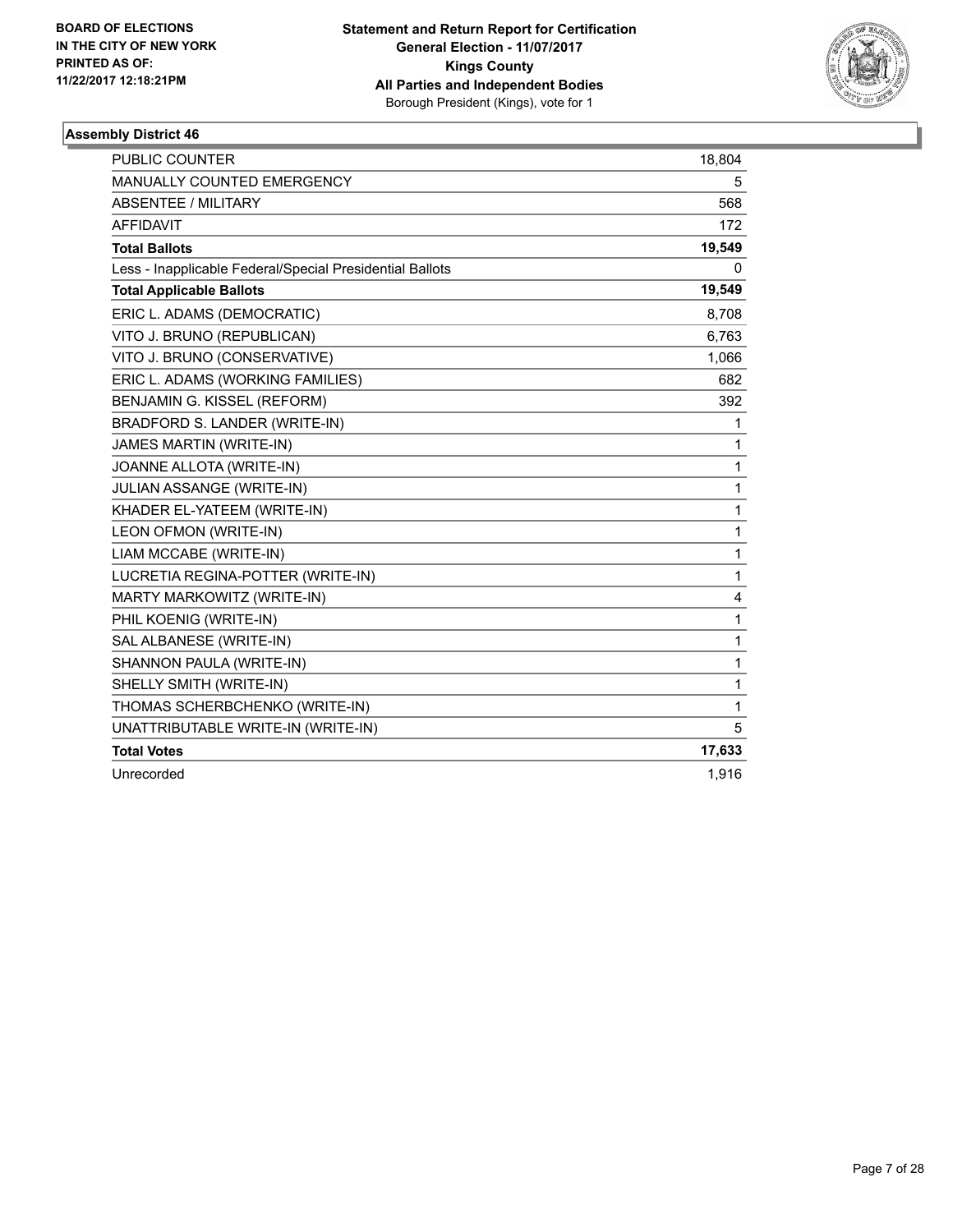

| <b>PUBLIC COUNTER</b>                                    | 10,368 |
|----------------------------------------------------------|--------|
| <b>MANUALLY COUNTED EMERGENCY</b>                        | 0      |
| ABSENTEE / MILITARY                                      | 284    |
| AFFIDAVIT                                                | 91     |
| <b>Total Ballots</b>                                     | 10,743 |
| Less - Inapplicable Federal/Special Presidential Ballots | 0      |
| <b>Total Applicable Ballots</b>                          | 10,743 |
| ERIC L. ADAMS (DEMOCRATIC)                               | 4,441  |
| VITO J. BRUNO (REPUBLICAN)                               | 3,897  |
| VITO J. BRUNO (CONSERVATIVE)                             | 621    |
| ERIC L. ADAMS (WORKING FAMILIES)                         | 352    |
| BENJAMIN G. KISSEL (REFORM)                              | 253    |
| <b>BRAIN LANDER (WRITE-IN)</b>                           | 1      |
| MARTIN J. GOLDEN (WRITE-IN)                              | 1      |
| UNATTRIBUTABLE WRITE-IN (WRITE-IN)                       | 6      |
| <b>Total Votes</b>                                       | 9,572  |
| Unrecorded                                               | 1,171  |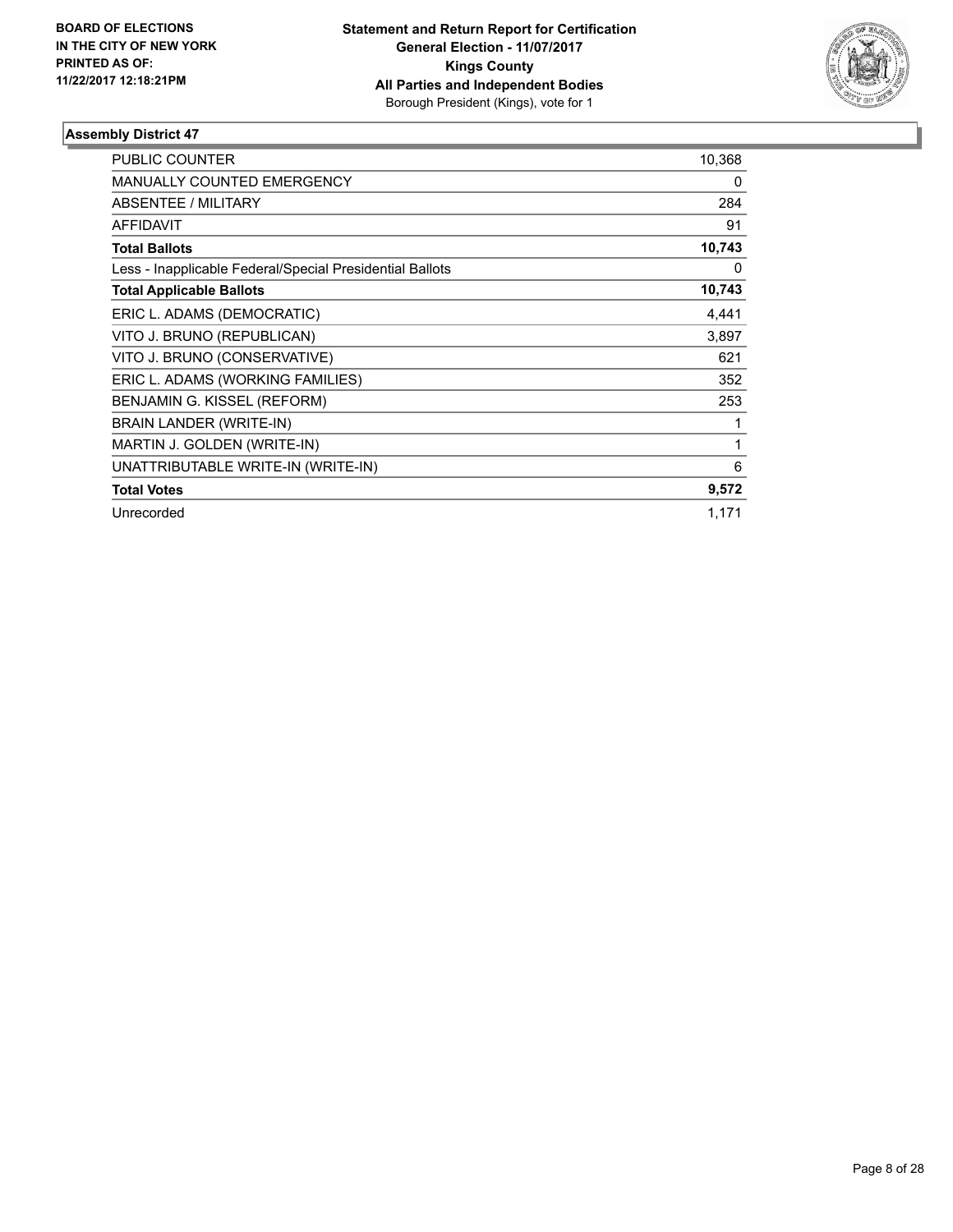

| PUBLIC COUNTER                                           | 15,034 |
|----------------------------------------------------------|--------|
| MANUALLY COUNTED EMERGENCY                               | 0      |
| <b>ABSENTEE / MILITARY</b>                               | 174    |
| AFFIDAVIT                                                | 174    |
| <b>Total Ballots</b>                                     | 15,382 |
| Less - Inapplicable Federal/Special Presidential Ballots | 0      |
| <b>Total Applicable Ballots</b>                          | 15,382 |
| ERIC L. ADAMS (DEMOCRATIC)                               | 7,401  |
| VITO J. BRUNO (REPUBLICAN)                               | 3,049  |
| VITO J. BRUNO (CONSERVATIVE)                             | 1,139  |
| ERIC L. ADAMS (WORKING FAMILIES)                         | 497    |
| BENJAMIN G. KISSEL (REFORM)                              | 339    |
| BILLY JACKSON (WRITE-IN)                                 | 1      |
| CHAIM SCLWARTS (WRITE-IN)                                | 1      |
| DAVID GREENFIELD (WRITE-IN)                              | 1      |
| DAVID SCHWITS (WRITE-IN)                                 | 1      |
| DONALD J TRUMP (WRITE-IN)                                | 1      |
| DOV A SCHEINER (WRITE-IN)                                | 1      |
| ESTHER GOLDSTEIN (WRITE-IN)                              | 1      |
| FAISY MELARED (WRITE-IN)                                 | 1      |
| HEARY SHRAIBIBMAN (WRITE-IN)                             | 1      |
| HERSHY STEINWURTZEL (WRITE-IN)                           | 1      |
| HINDA FUHRER (WRITE-IN)                                  | 1      |
| IAN D. GIRSHEK (WRITE-IN)                                | 1      |
| JOEL PERLSTEIG (WRITE-IN)                                | 1      |
| KALMAN YEGER (WRITE-IN)                                  | 1      |
| MENDEL MARGUILES (WRITE-IN)                              | 1      |
| MICHAEL BLOOMBERG (WRITE-IN)                             | 1      |
| MIRIAM FRIED (WRITE-IN)                                  | 1      |
| MOLTY SPIRA (WRITE-IN)                                   | 1      |
| NAFTULI MOSTER (WRITE-IN)                                | 1      |
| RACHEL BRAUN (WRITE-IN)                                  | 1      |
| RATZI RABINOWITZ (WRITE-IN)                              | 1      |
| SARI SITT (WRITE-IN)                                     | 1      |
| SETH ROSENBLUM (WRITE-IN)                                | 1      |
| SHAYA SLOMOVICS (WRITE-IN)                               | 1      |
| SIMA WECHSLER (WRITE-IN)                                 | 1      |
| TZIPPY ZIEGLER (WRITE-IN)                                | 1      |
| UNATTRIBUTABLE WRITE-IN (WRITE-IN)                       | 11     |
| YANKOV FOLLMAN (WRITE-IN)                                | 2      |
| YECHEZKEL L. PILLER (WRITE-IN)                           | 1      |
| YEHOSHUA TABI (WRITE-IN)                                 | 1      |
| YITZCHOK HEIMFELD (WRITE-IN)                             | 1      |
| YITZCHOKY SIMKOWITZ (WRITE-IN)                           | 1      |
| YOEL FRIED (WRITE-IN)                                    | 1      |
| <b>Total Votes</b>                                       | 12,469 |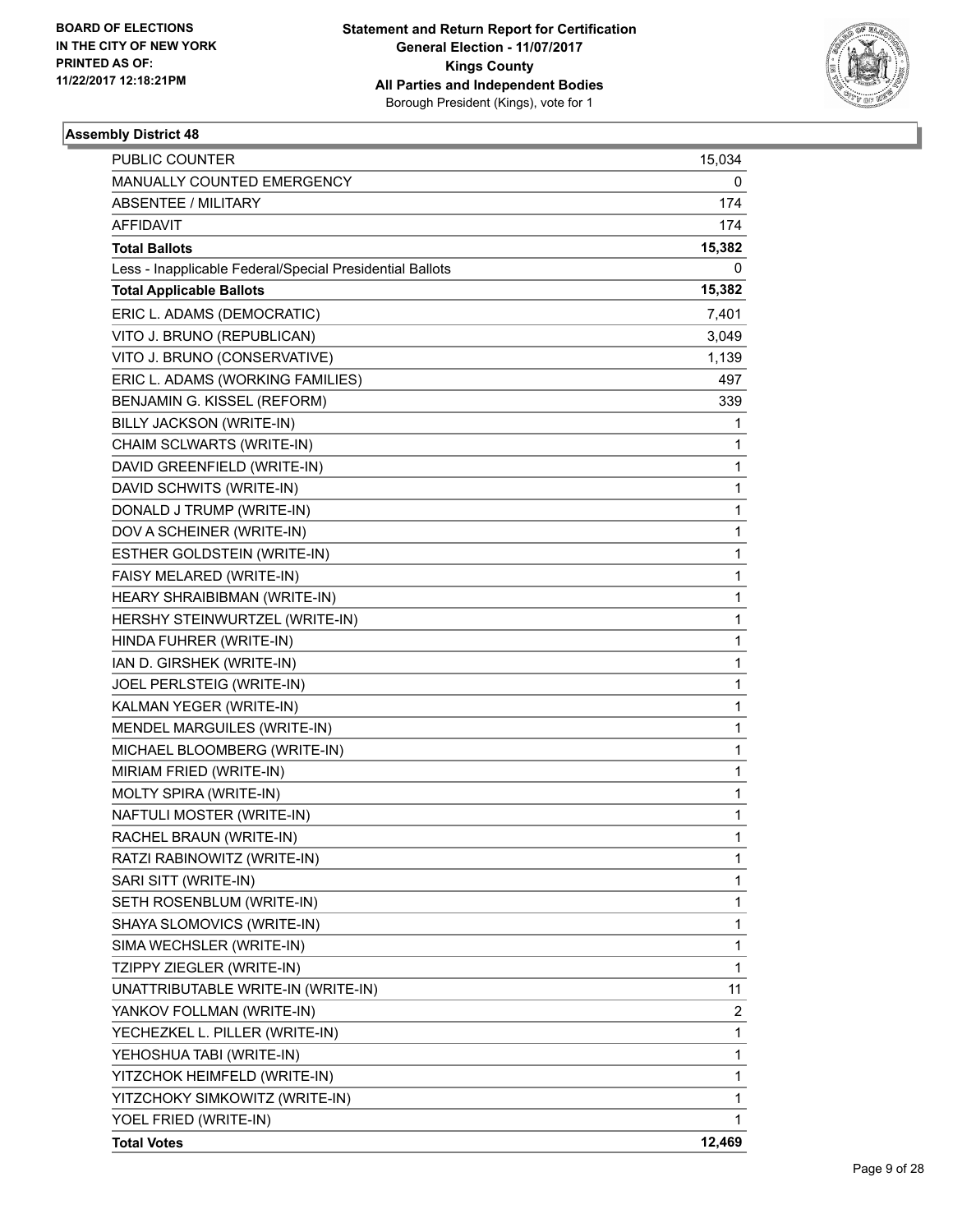

| Unrecorded                                               | 2,913          |
|----------------------------------------------------------|----------------|
| <b>Assembly District 49</b>                              |                |
| PUBLIC COUNTER                                           | 8,204          |
| <b>MANUALLY COUNTED EMERGENCY</b>                        | $\overline{2}$ |
| ABSENTEE / MILITARY                                      | 211            |
| <b>AFFIDAVIT</b>                                         | 64             |
| <b>Total Ballots</b>                                     | 8,481          |
| Less - Inapplicable Federal/Special Presidential Ballots | 0              |
| <b>Total Applicable Ballots</b>                          | 8,481          |
| ERIC L. ADAMS (DEMOCRATIC)                               | 3,495          |
| VITO J. BRUNO (REPUBLICAN)                               | 3,114          |
| VITO J. BRUNO (CONSERVATIVE)                             | 560            |
| ERIC L. ADAMS (WORKING FAMILIES)                         | 289            |
| BENJAMIN G. KISSEL (REFORM)                              | 143            |
| <b>BERNIE SANDERS (WRITE-IN)</b>                         |                |
| DAVID BARKER (WRITE-IN)                                  |                |
| <b>GADON HADLETT (WRITE-IN)</b>                          | 1              |
| <b>GRACE MENG (WRITE-IN)</b>                             | $\overline{2}$ |
| JASMINE SOLOMAN (WRITE-IN)                               |                |
| JEFF SMITH (WRITE-IN)                                    |                |
| PAUL M.WITKOWSKI (WRITE-IN)                              |                |
| PETER ABBATE (WRITE-IN)                                  |                |
| SIFER ASEPH (WRITE-IN)                                   |                |
| <b>Total Votes</b>                                       | 7,611          |
| Unrecorded                                               | 870            |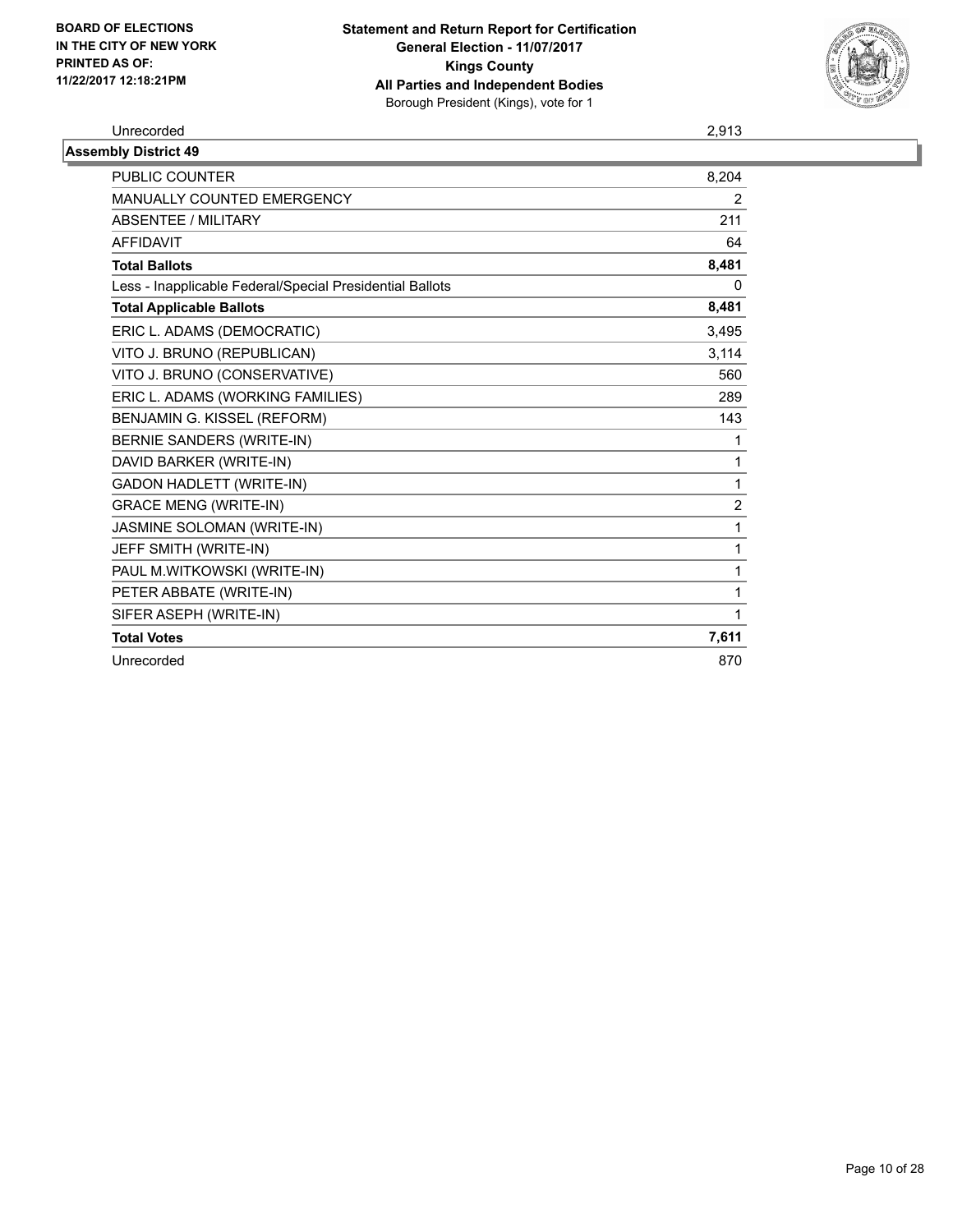

| PUBLIC COUNTER                                           | 14,413 |
|----------------------------------------------------------|--------|
| MANUALLY COUNTED EMERGENCY                               | 1      |
| ABSENTEE / MILITARY                                      | 159    |
| AFFIDAVIT                                                | 247    |
| <b>Total Ballots</b>                                     | 14,820 |
| Less - Inapplicable Federal/Special Presidential Ballots | 0      |
| <b>Total Applicable Ballots</b>                          | 14,820 |
| ERIC L. ADAMS (DEMOCRATIC)                               | 10,029 |
| VITO J. BRUNO (REPUBLICAN)                               | 1,281  |
| VITO J. BRUNO (CONSERVATIVE)                             | 258    |
| ERIC L. ADAMS (WORKING FAMILIES)                         | 1,794  |
| BENJAMIN G. KISSEL (REFORM)                              | 436    |
| BRETTON BERMAN (WRITE-IN)                                | 1      |
| CHARLIE TAFOYA (WRITE-IN)                                | 1      |
| DONIA PIERSAINT (WRITE-IN)                               | 1      |
| EDE FOX (WRITE-IN)                                       | 2      |
| ELIZABETH CANELA (WRITE-IN)                              | 1      |
| ELIZABETH RUDY (WRITE-IN)                                | 1      |
| ELNEST TREY ANASTASIO (WRITE-IN)                         | 1      |
| EMILY BRADFORD (WRITE-IN)                                | 1      |
| <b>GALE BREWER (WRITE-IN)</b>                            | 1      |
| HEATHER LETZKUS (WRITE-IN)                               | 2      |
| JANOS MARTON (WRITE-IN)                                  | 2      |
| JESSICA BALDWIN (WRITE-IN)                               | 1      |
| JOEL GROSS (WRITE-IN)                                    | 1      |
| JOHN PHILLIPS (WRITE-IN)                                 | 1      |
| KARIN BERNSTEIN (WRITE-IN)                               | 1      |
| KURT HOKE (WRITE-IN)                                     | 1      |
| LEWANNE JONES (WRITE-IN)                                 | 1      |
| LILY TOMLIN (WRITE-IN)                                   | 1      |
| MARCES MASRI (WRITE-IN)                                  | 1      |
| NICK SUPLINA (WRITE-IN)                                  | 1      |
| RANDY LOCKLAIR (WRITE-IN)                                | 1      |
| STEPHEN MARKOS (WRITE-IN)                                | 1      |
| STEPHEN T. LEVIN (WRITE-IN)                              | 1      |
| THEODORE HAMM (WRITE-IN)                                 | 3      |
| UNATTRIBUTABLE WRITE-IN (WRITE-IN)                       | 9      |
| <b>Total Votes</b>                                       | 13,836 |
| Unrecorded                                               | 984    |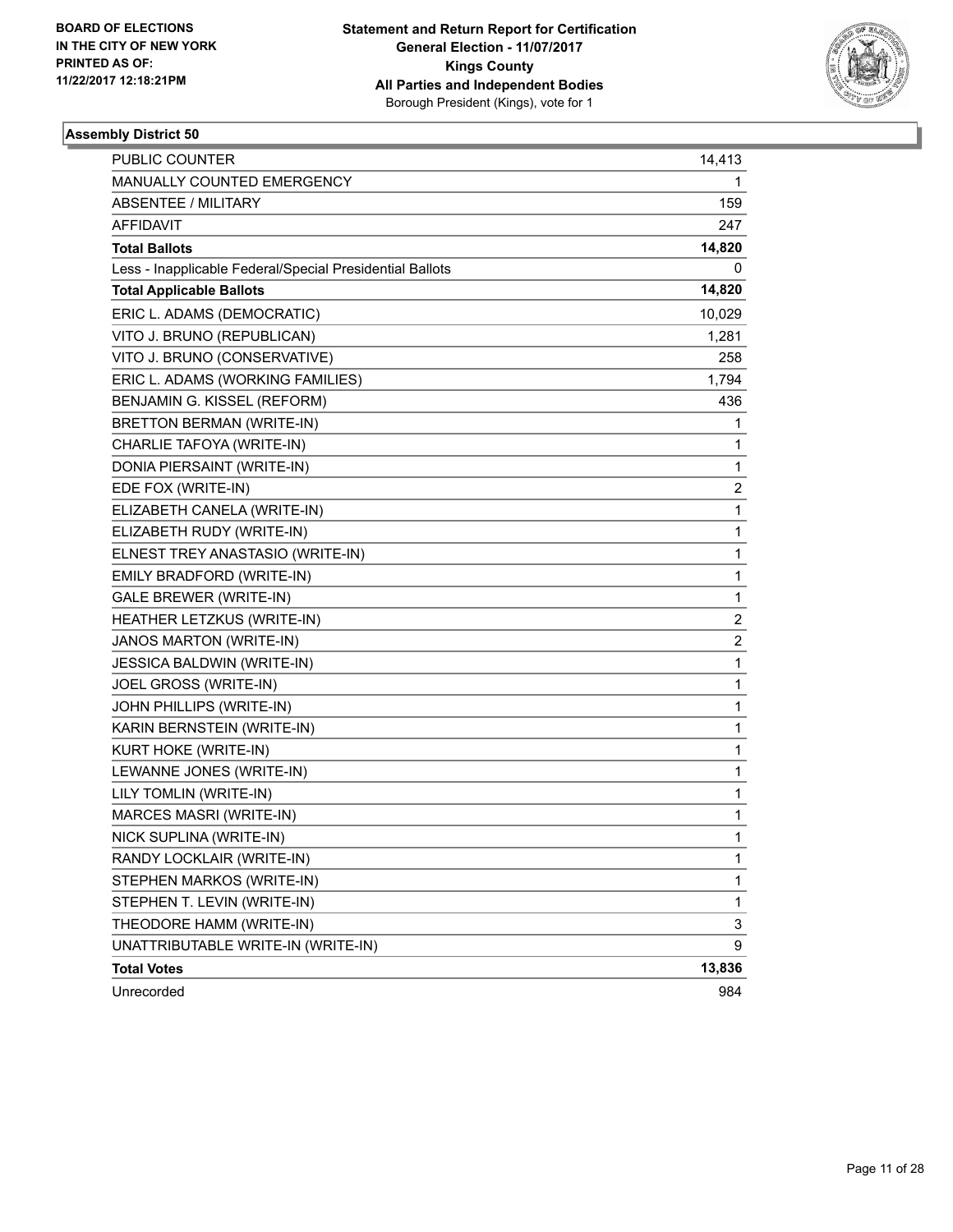

| <b>PUBLIC COUNTER</b>                                    | 12,517 |
|----------------------------------------------------------|--------|
| MANUALLY COUNTED EMERGENCY                               | 58     |
| <b>ABSENTEE / MILITARY</b>                               | 172    |
| <b>AFFIDAVIT</b>                                         | 142    |
| <b>Total Ballots</b>                                     | 12,889 |
| Less - Inapplicable Federal/Special Presidential Ballots | 0      |
| <b>Total Applicable Ballots</b>                          | 12,889 |
| ERIC L. ADAMS (DEMOCRATIC)                               | 8,331  |
| VITO J. BRUNO (REPUBLICAN)                               | 1,366  |
| VITO J. BRUNO (CONSERVATIVE)                             | 309    |
| ERIC L. ADAMS (WORKING FAMILIES)                         | 1,413  |
| BENJAMIN G. KISSEL (REFORM)                              | 269    |
| BILL DE BLASIO (WRITE-IN)                                | 1      |
| CARMELO ANTHONY (WRITE-IN)                               | 1      |
| CHAYA LOUY (WRITE-IN)                                    | 1      |
| CHOIRE SICHA (WRITE-IN)                                  | 1      |
| DANIEL SQUADRON (WRITE-IN)                               | 1      |
| EDWIN FRIAS (WRITE-IN)                                   | 1      |
| ERICA DORN (WRITE-IN)                                    | 1      |
| JOHN HODGMAN (WRITE-IN)                                  | 1      |
| JULIO PENA LLL (WRITE-IN)                                | 1      |
| LUCILLE ZEICHNO (WRITE-IN)                               | 1      |
| LUKE ELLIOTT NEGRI (WRITE-IN)                            | 1      |
| ROBIN LAVERNE WILSON (WRITE-IN)                          | 1      |
| SAL LOBUGLIO (WRITE-IN)                                  | 1      |
| SIMCHA FELDER (WRITE-IN)                                 | 1      |
| SIMON SANCHEZ (WRITE-IN)                                 | 1      |
| SPIKE LEE (WRITE-IN)                                     | 1      |
| SUZANNE MARIE WOLBERG (WRITE-IN)                         | 1      |
| THEODORE HAMM (WRITE-IN)                                 | 4      |
| UNATTRIBUTABLE WRITE-IN (WRITE-IN)                       | 8      |
| VLAD VIZNER (WRITE-IN)                                   | 1      |
| <b>Total Votes</b>                                       | 11,718 |
| Unrecorded                                               | 1,171  |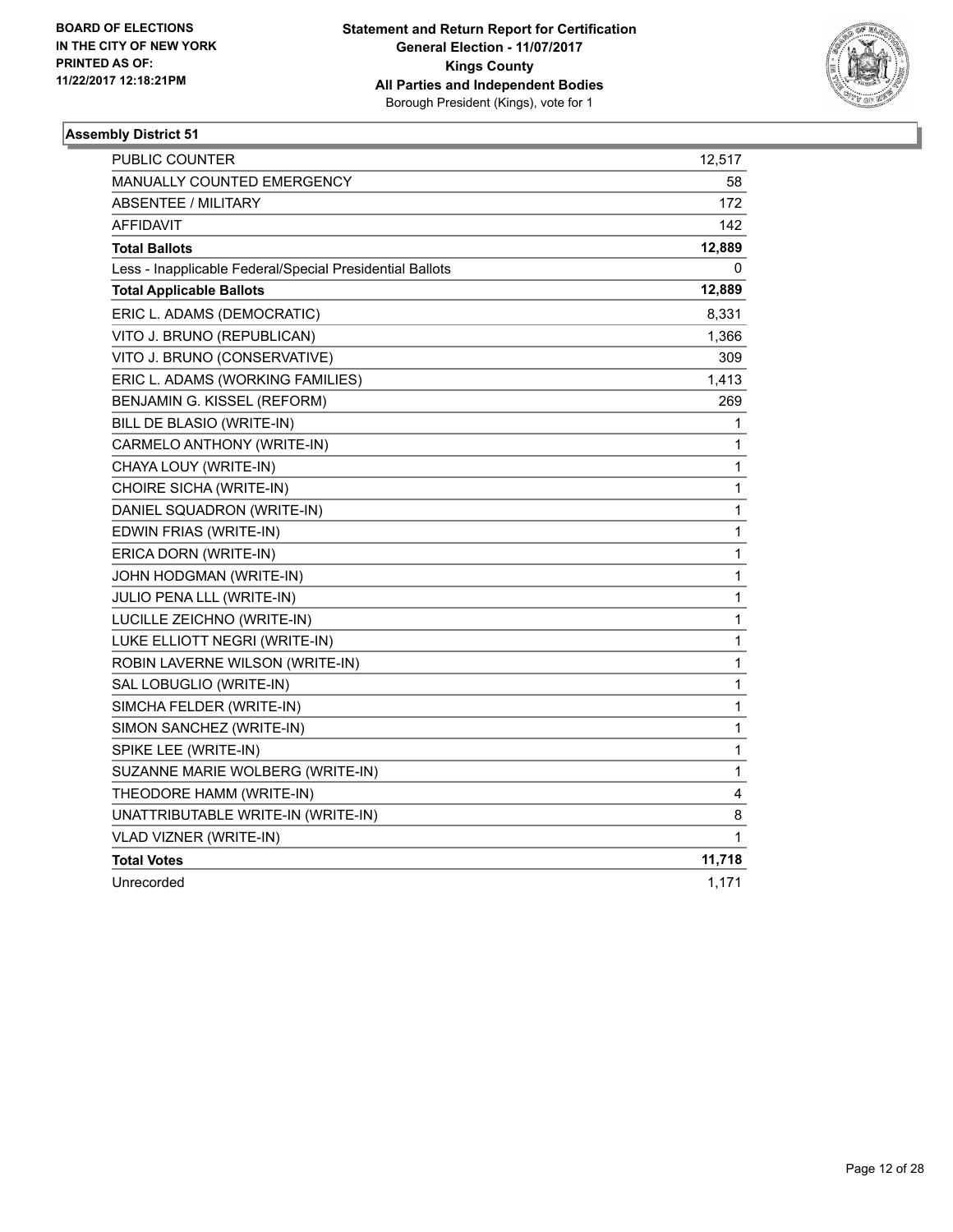

| PUBLIC COUNTER                                           | 31,130 |
|----------------------------------------------------------|--------|
| MANUALLY COUNTED EMERGENCY                               | 5      |
| <b>ABSENTEE / MILITARY</b>                               | 577    |
| <b>AFFIDAVIT</b>                                         | 398    |
| <b>Total Ballots</b>                                     | 32,110 |
| Less - Inapplicable Federal/Special Presidential Ballots | 0      |
| <b>Total Applicable Ballots</b>                          | 32,110 |
| ERIC L. ADAMS (DEMOCRATIC)                               | 23,027 |
| VITO J. BRUNO (REPUBLICAN)                               | 1,876  |
| VITO J. BRUNO (CONSERVATIVE)                             | 348    |
| ERIC L. ADAMS (WORKING FAMILIES)                         | 5,011  |
| BENJAMIN G. KISSEL (REFORM)                              | 627    |
| AMY BLEEDLOVE (WRITE-IN)                                 | 1      |
| AMY GOODMAN (WRITE-IN)                                   | 1      |
| ANGELA DAVIS (WRITE-IN)                                  | 1      |
| <b>BARACK OBAMA (WRITE-IN)</b>                           | 1      |
| BOBBY SMURDA (WRITE-IN)                                  | 1      |
| BRADFORD S. LANDER (WRITE-IN)                            | 2      |
| <b>BROOKE CHILDS (WRITE-IN)</b>                          | 1      |
| CHOIRE SICHA (WRITE-IN)                                  | 1      |
| CHRISTINE CUTNEY BENSON (WRITE-IN)                       | 1      |
| DANIEL GASTEL (WRITE-IN)                                 | 1      |
| DAVID MICHALSON (WRITE-IN)                               | 1      |
| DAVON LOMAX (WRITE-IN)                                   | 1      |
| GREGORY RAPISARDA (WRITE-IN)                             | 1      |
| HILLARY CLINTON (WRITE-IN)                               | 2      |
| JAMES KATZ (WRITE-IN)                                    | 1      |
| JANINE NICHOLS (WRITE-IN)                                | 1      |
| JASON RHEE (WRITE-IN)                                    | 1      |
| JENNIFER LEVY (WRITE-IN)                                 | 1      |
| JULIE REGA (WRITE-IN)                                    | 1      |
| KAROLINA KLYUCHINKOVA (WRITE-IN)                         | 1      |
| KEN AEURWEEK (WRITE-IN)                                  | 1      |
| KNOX HARRINGTON (WRITE-IN)                               | 1      |
| LINDA MANDRACHIN (WRITE-IN)                              | 1      |
| LUCIA PREZIOSI (WRITE-IN)                                | 1      |
| MARC FLIEDNER (WRITE-IN)                                 | 1      |
| MARTY MARKOWITZ (WRITE-IN)                               | 6      |
| MAX RICH-MELISSINO (WRITE-IN)                            | 1      |
| MELINDA KATZ (WRITE-IN)                                  | 1      |
| MICHAEL L. MARRELLA (WRITE-IN)                           | 1      |
| NOEL BERK RAUCH (WRITE-IN)                               | 1      |
| OLIVE JOU (WRITE-IN)                                     | 1      |
| PEGGY CHAN (WRITE-IN)                                    | 1      |
| SAL ALBAUESE (WRITE-IN)                                  | 1      |
| SHELBY HOOD (WRITE-IN)                                   | 1      |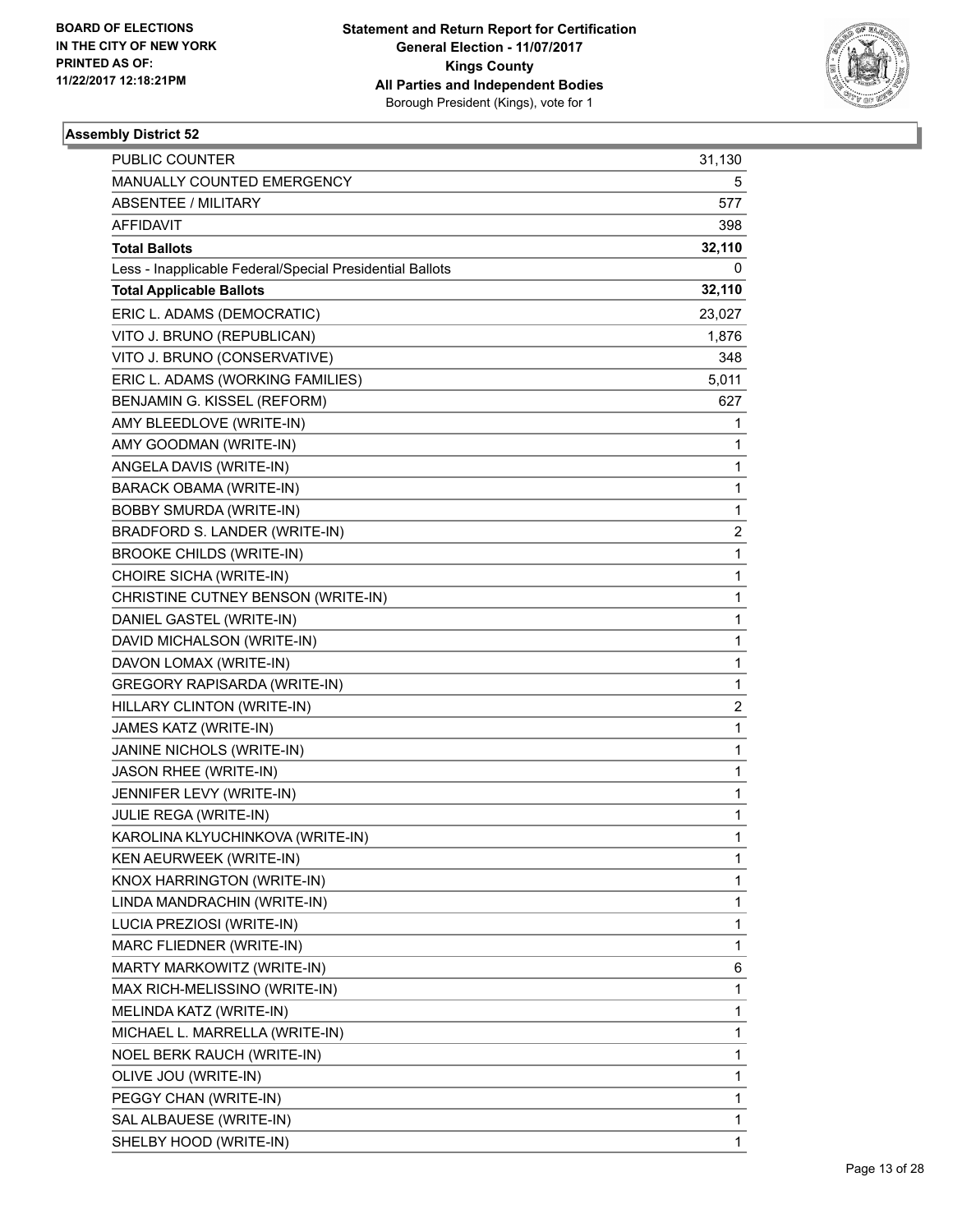

| SHIRLEY CHISOLM (WRITE-IN)         |        |
|------------------------------------|--------|
| STEVE WOZNIAK (WRITE-IN)           |        |
| STEVEN E. SHOVERS (WRITE-IN)       |        |
| TRAVIS PROULX (WRITE-IN)           |        |
| TRICIA KRUG (WRITE-IN)             |        |
| UNATTRIBUTABLE WRITE-IN (WRITE-IN) | 17     |
| XAVI LIEEUNG (WRITE-IN)            |        |
| <b>Total Votes</b>                 | 30,953 |
| Unrecorded                         | 1.157  |

| <b>PUBLIC COUNTER</b>                                    | 13,908         |
|----------------------------------------------------------|----------------|
| MANUALLY COUNTED EMERGENCY                               | 11             |
| <b>ABSENTEE / MILITARY</b>                               | 114            |
| <b>AFFIDAVIT</b>                                         | 212            |
| <b>Total Ballots</b>                                     | 14,245         |
| Less - Inapplicable Federal/Special Presidential Ballots | 0              |
| <b>Total Applicable Ballots</b>                          | 14,245         |
| ERIC L. ADAMS (DEMOCRATIC)                               | 10,041         |
| VITO J. BRUNO (REPUBLICAN)                               | 839            |
| VITO J. BRUNO (CONSERVATIVE)                             | 176            |
| ERIC L. ADAMS (WORKING FAMILIES)                         | 1,392          |
| <b>BENJAMIN G. KISSEL (REFORM)</b>                       | 350            |
| CHOIRE SICHA (WRITE-IN)                                  | $\overline{c}$ |
| DANIELLE BURGOS (WRITE-IN)                               | 1              |
| DAVID OCASIO (WRITE-IN)                                  | 1              |
| DONALD J TRUMP (WRITE-IN)                                | $\mathbf{1}$   |
| FRANCESCA CUTRONE (WRITE-IN)                             | 1              |
| HEATHER LETZKUS (WRITE-IN)                               | 1              |
| <b>JABORI BRISPORT (WRITE-IN)</b>                        | 1              |
| KIRK CEBALLOS (WRITE-IN)                                 | 1              |
| LINDA SARSOUR (WRITE-IN)                                 | 1              |
| MARTY MARKOWITZ (WRITE-IN)                               | 1              |
| MATTHEW FLINT (WRITE-IN)                                 | 1              |
| NICK HANAUER (WRITE-IN)                                  | 1              |
| NICK MULLEN (WRITE-IN)                                   | 1              |
| ROBIN SHORE (WRITE-IN)                                   | 1              |
| UNATTRIBUTABLE WRITE-IN (WRITE-IN)                       | 6              |
| <b>Total Votes</b>                                       | 12,819         |
| Unrecorded                                               | 1,426          |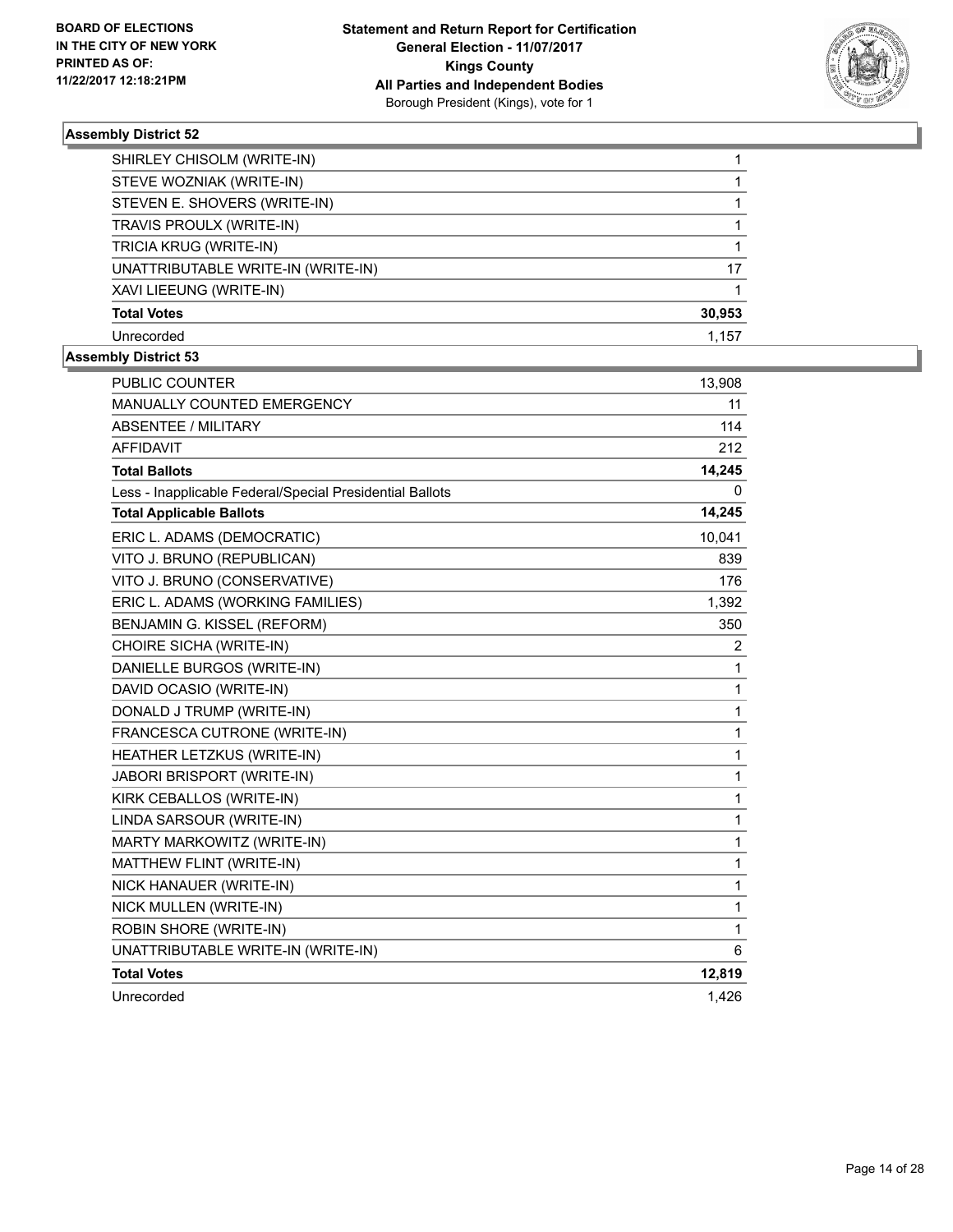

| <b>PUBLIC COUNTER</b>                                    | 10,537         |
|----------------------------------------------------------|----------------|
| <b>MANUALLY COUNTED EMERGENCY</b>                        | 0              |
| <b>ABSENTEE / MILITARY</b>                               | 113            |
| <b>AFFIDAVIT</b>                                         | 162            |
| <b>Total Ballots</b>                                     | 10,812         |
| Less - Inapplicable Federal/Special Presidential Ballots | 0              |
| <b>Total Applicable Ballots</b>                          | 10,812         |
| ERIC L. ADAMS (DEMOCRATIC)                               | 8,721          |
| VITO J. BRUNO (REPUBLICAN)                               | 482            |
| VITO J. BRUNO (CONSERVATIVE)                             | 99             |
| ERIC L. ADAMS (WORKING FAMILIES)                         | 614            |
| BENJAMIN G. KISSEL (REFORM)                              | 154            |
| AERIAL EAST (WRITE-IN)                                   | 1              |
| <b>BRIAN TAYLOR (WRITE-IN)</b>                           | 1              |
| DIANA REYNA (WRITE-IN)                                   | 1              |
| <b>GALE BREWER (WRITE-IN)</b>                            | $\overline{2}$ |
| JOSHUA RIFFLE (WRITE-IN)                                 | 1              |
| NATHAN LUTTRULL (WRITE-IN)                               | 1              |
| UNATTRIBUTABLE WRITE-IN (WRITE-IN)                       | $\overline{2}$ |
| UNCOUNTED WRITE-IN PER STATUTE (WRITE-IN)                | 1              |
| VICTOR ESCORAVES (WRITE-IN)                              | 1              |
| <b>Total Votes</b>                                       | 10,081         |
| Unrecorded                                               | 731            |

| PUBLIC COUNTER                                           | 14,377 |
|----------------------------------------------------------|--------|
| MANUALLY COUNTED EMERGENCY                               | 6      |
| ABSENTEE / MILITARY                                      | 233    |
| <b>AFFIDAVIT</b>                                         | 257    |
| <b>Total Ballots</b>                                     | 14,873 |
| Less - Inapplicable Federal/Special Presidential Ballots | 0      |
| <b>Total Applicable Ballots</b>                          | 14,873 |
| ERIC L. ADAMS (DEMOCRATIC)                               | 13,313 |
| VITO J. BRUNO (REPUBLICAN)                               | 239    |
| VITO J. BRUNO (CONSERVATIVE)                             | 71     |
| ERIC L. ADAMS (WORKING FAMILIES)                         | 536    |
| BENJAMIN G. KISSEL (REFORM)                              | 100    |
| CLIFTON AARON HINTON (WRITE-IN)                          | 1      |
| DAVID DANUITZ (WRITE-IN)                                 | 1      |
| HAKEEM JEFFERIES (WRITE-IN)                              | 1      |
| MARTY MARKOWITZ (WRITE-IN)                               | 3      |
| UNATTRIBUTABLE WRITE-IN (WRITE-IN)                       | 6      |
| UNCOUNTED WRITE-IN PER STATUTE (WRITE-IN)                | 1      |
| <b>Total Votes</b>                                       | 14,272 |
| Unrecorded                                               | 601    |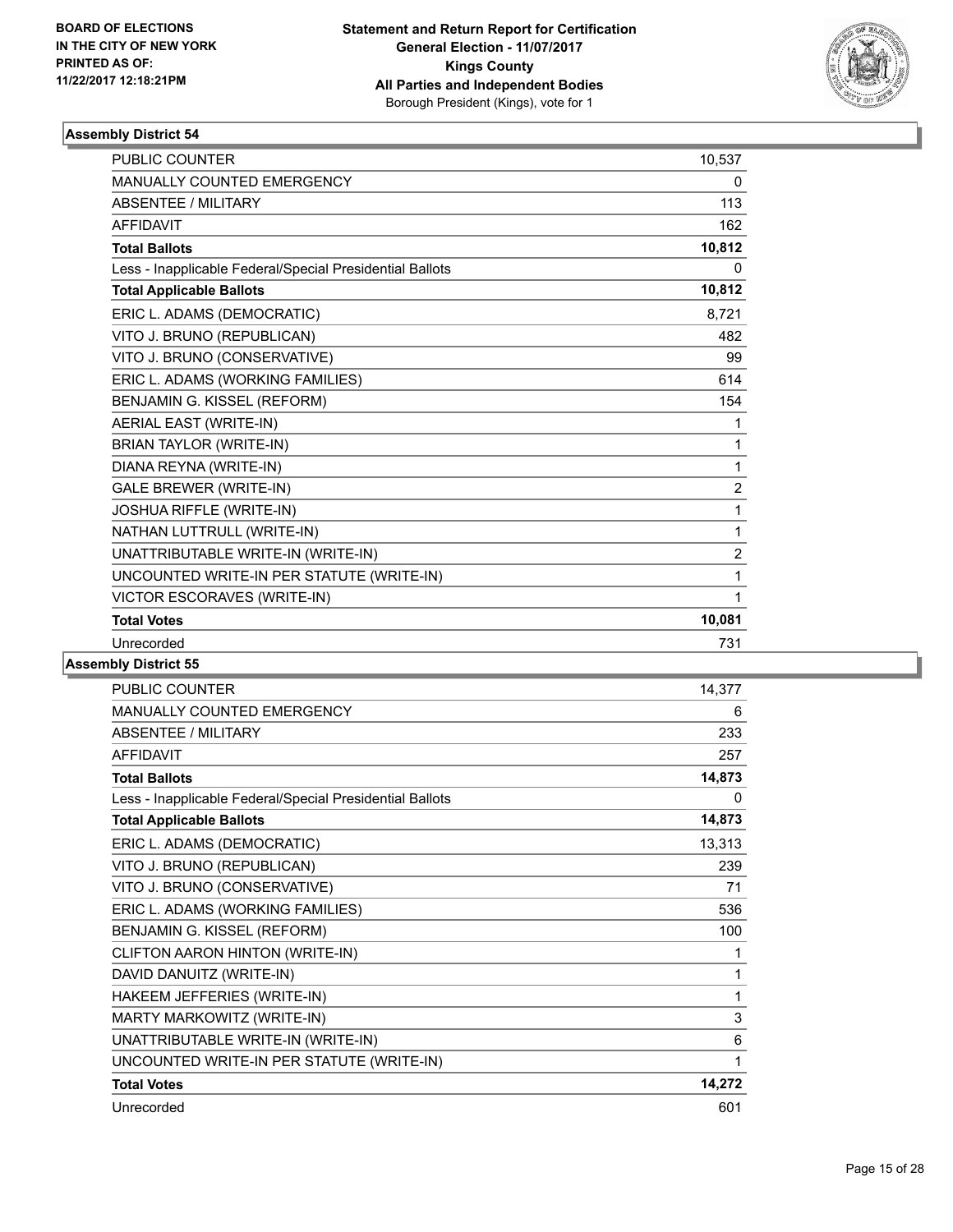

| <b>PUBLIC COUNTER</b>                                    | 18,984 |
|----------------------------------------------------------|--------|
| MANUALLY COUNTED EMERGENCY                               | 6      |
| <b>ABSENTEE / MILITARY</b>                               | 323    |
| <b>AFFIDAVIT</b>                                         | 332    |
| <b>Total Ballots</b>                                     | 19,645 |
| Less - Inapplicable Federal/Special Presidential Ballots | 0      |
| <b>Total Applicable Ballots</b>                          | 19,645 |
| ERIC L. ADAMS (DEMOCRATIC)                               | 16,854 |
| VITO J. BRUNO (REPUBLICAN)                               | 278    |
| VITO J. BRUNO (CONSERVATIVE)                             | 66     |
| ERIC L. ADAMS (WORKING FAMILIES)                         | 1,518  |
| BENJAMIN G. KISSEL (REFORM)                              | 272    |
| AMNA SIDDIQUI (WRITE-IN)                                 | 1      |
| DEBORAH SCROGGINS (WRITE-IN)                             | 1      |
| <b>DUNCAN GRANT (WRITE-IN)</b>                           | 1      |
| FRANKLIN ADAMS (WRITE-IN)                                | 1      |
| IBRAHM GREEMOG (WRITE-IN)                                | 1      |
| JOHN JOSEPH JOYNER JR (WRITE-IN)                         | 1      |
| <b>KEVIN PARKER (WRITE-IN)</b>                           | 1      |
| LINDA SWERNL (WRITE-IN)                                  | 1      |
| NADJWA NORTON (WRITE-IN)                                 | 1      |
| SOLABOMI ADENEKAW (WRITE-IN)                             | 1      |
| SUSANNA TENNY (WRITE-IN)                                 | 1      |
| UNATTRIBUTABLE WRITE-IN (WRITE-IN)                       | 4      |
| UNCOUNTED WRITE-IN PER STATUTE (WRITE-IN)                | 1      |
| <b>Total Votes</b>                                       | 19,004 |
| Unrecorded                                               | 641    |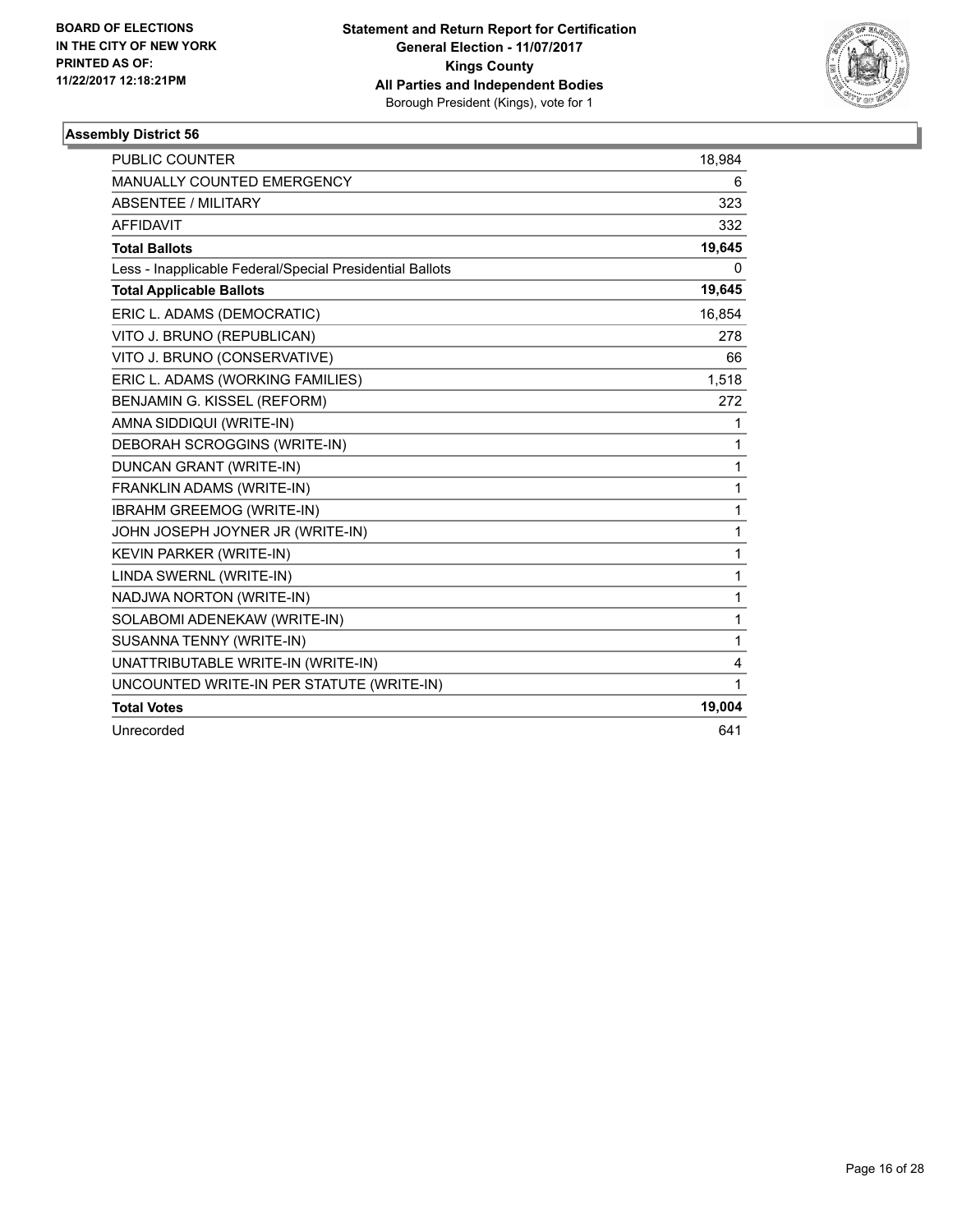

| PUBLIC COUNTER                                           | 27,704                  |
|----------------------------------------------------------|-------------------------|
| MANUALLY COUNTED EMERGENCY                               | 0                       |
| ABSENTEE / MILITARY                                      | 514                     |
| AFFIDAVIT                                                | 433                     |
| <b>Total Ballots</b>                                     | 28,651                  |
| Less - Inapplicable Federal/Special Presidential Ballots | 0                       |
| <b>Total Applicable Ballots</b>                          | 28,651                  |
| ERIC L. ADAMS (DEMOCRATIC)                               | 22,737                  |
| VITO J. BRUNO (REPUBLICAN)                               | 461                     |
| VITO J. BRUNO (CONSERVATIVE)                             | 102                     |
| ERIC L. ADAMS (WORKING FAMILIES)                         | 3,796                   |
| BENJAMIN G. KISSEL (REFORM)                              | 477                     |
| AKEEM BROWDER (WRITE-IN)                                 | 1                       |
| AMPLE HILLS (WRITE-IN)                                   | 1                       |
| ANVSHA VENTAKARAMEN (WRITE-IN)                           | 1                       |
| BRETT GARTENBUG (WRITE-IN)                               | 1                       |
| CHANNELLE ELAINE (WRITE-IN)                              | 1                       |
| CHOIRE SICHA (WRITE-IN)                                  | 2                       |
| CLAY CAPP (WRITE-IN)                                     | 1                       |
| DELISSA REYNOLDS (WRITE-IN)                              | 1                       |
| ELKA F. KUPCZYK (WRITE-IN)                               | 1                       |
| EMMA WALTERS (WRITE-IN)                                  | 1                       |
| FELICIA POWELL (WRITE-IN)                                | 1                       |
| <b>GLYNN SULLIVAN (WRITE-IN)</b>                         | 2                       |
| JERONIMO SALDANO (WRITE-IN)                              | 1                       |
| JONAH BRUNO (WRITE-IN)                                   | 1                       |
| JUMAANE WILLIAMS (WRITE-IN)                              | 1                       |
| LETITIA JAMES (WRITE-IN)                                 | 1                       |
| LINDA SARSOUR (WRITE-IN)                                 | 2                       |
| LUBA DROZD (WRITE-IN)                                    | $\mathbf{1}$            |
| MARIA GOYANES (WRITE-IN)                                 | 1                       |
| MARTY MARKOWITZ (WRITE-IN)                               | 3                       |
| MELISSA CURBETT (WRITE-IN)                               | 1                       |
| MICHAEL COSTAGLIOLA (WRITE-IN)                           | 1                       |
| MICHAEL DD. WHITE (WRITE-IN)                             | 1                       |
| PAT ATWELL (WRITE-IN)                                    | $\mathbf{1}$            |
| ROBERT SALIERS (WRITE-IN)                                | $\overline{\mathbf{c}}$ |
| ROSYBETH ALVAREZ (WRITE-IN)                              | 1                       |
| UNATTRIBUTABLE WRITE-IN (WRITE-IN)                       | 18                      |
| UNCOUNTED WRITE-IN PER STATUTE (WRITE-IN)                | 3                       |
| WALTER MOSELY (WRITE-IN)                                 | 1                       |
| ZEPHYR TEACHOUT (WRITE-IN)                               | $\overline{c}$          |
| <b>Total Votes</b>                                       | 27,629                  |
| Unrecorded                                               | 1,022                   |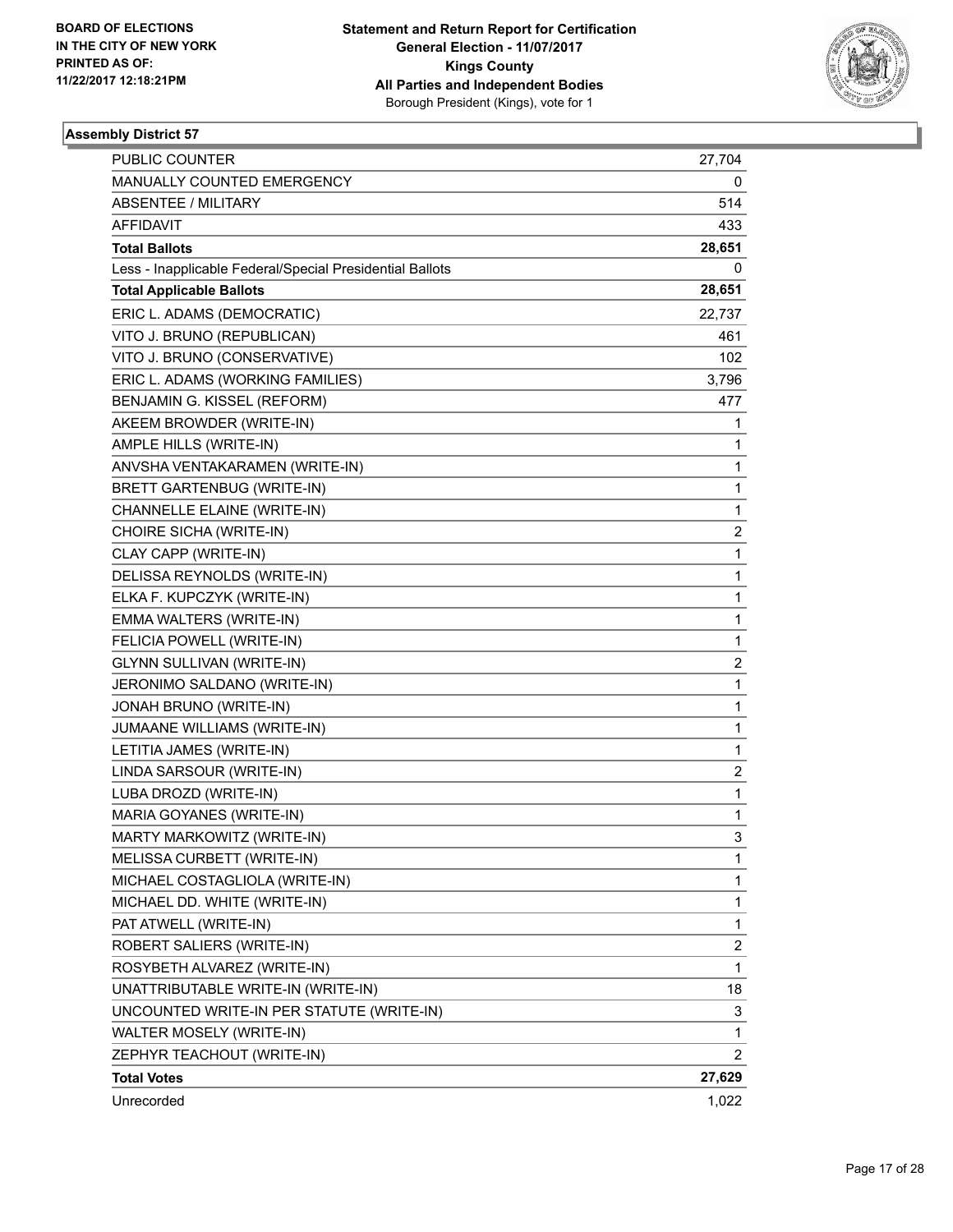

| <b>PUBLIC COUNTER</b>                                    | 18,991         |
|----------------------------------------------------------|----------------|
| MANUALLY COUNTED EMERGENCY                               | 0              |
| <b>ABSENTEE / MILITARY</b>                               | 373            |
| <b>AFFIDAVIT</b>                                         | 143            |
| <b>Total Ballots</b>                                     | 19,507         |
| Less - Inapplicable Federal/Special Presidential Ballots | 0              |
| <b>Total Applicable Ballots</b>                          | 19,507         |
| ERIC L. ADAMS (DEMOCRATIC)                               | 18,056         |
| VITO J. BRUNO (REPUBLICAN)                               | 302            |
| VITO J. BRUNO (CONSERVATIVE)                             | 66             |
| ERIC L. ADAMS (WORKING FAMILIES)                         | 449            |
| BENJAMIN G. KISSEL (REFORM)                              | 75             |
| BENN KHAN (WRITE-IN)                                     | 1              |
| BRADFORD S. LANDER (WRITE-IN)                            | $\overline{2}$ |
| DWIGHT KENWOOD (WRITE-IN)                                | 1              |
| HAROLD D.WEEKES JR (WRITE-IN)                            | 1              |
| NICK PERRY (WRITE-IN)                                    | 1              |
| <b>OPAL TOMETI (WRITE-IN)</b>                            | 1              |
| THEODORE A. MOORE (WRITE-IN)                             | 1              |
| UNATTRIBUTABLE WRITE-IN (WRITE-IN)                       | 1              |
| <b>Total Votes</b>                                       | 18,957         |
| Unrecorded                                               | 550            |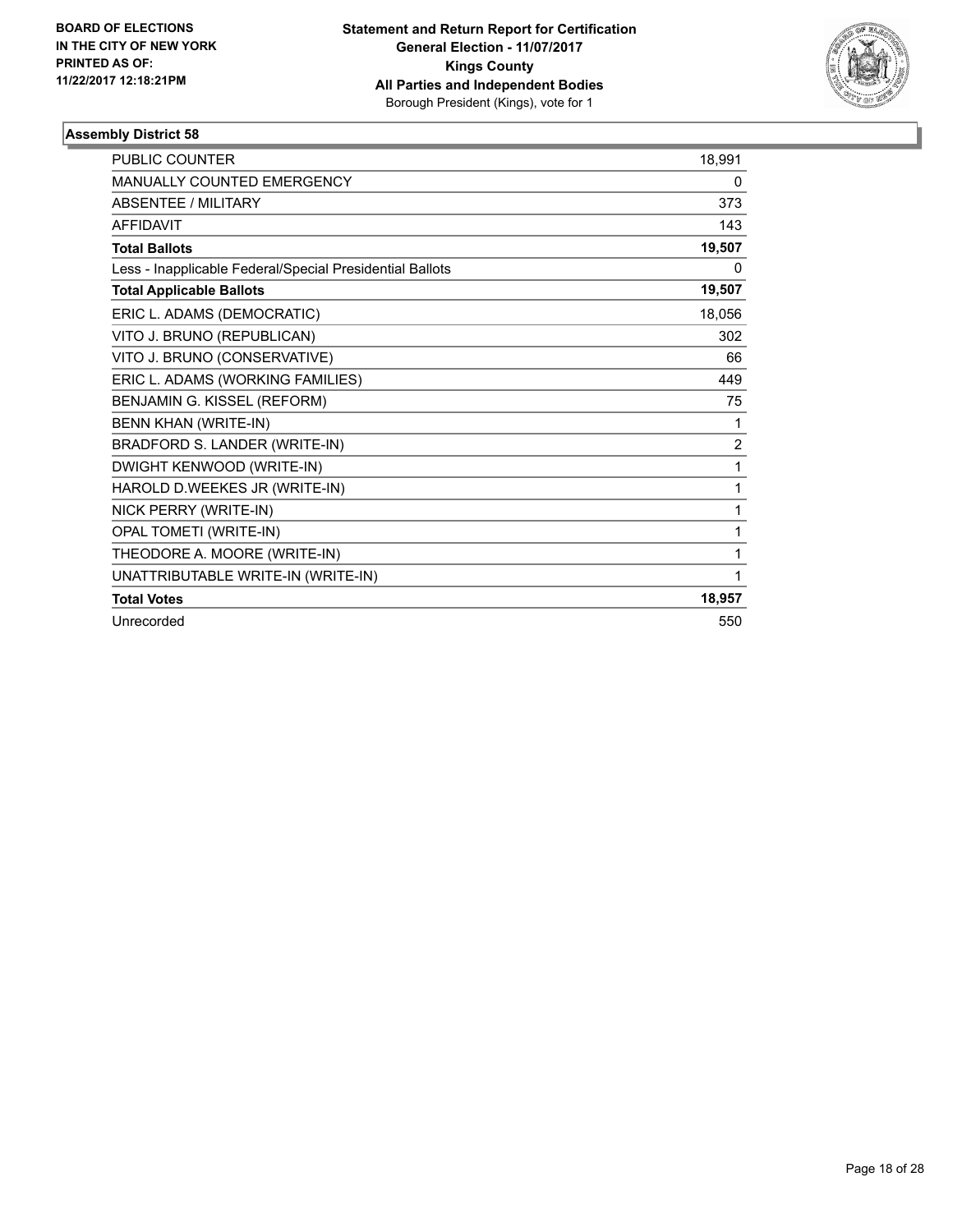

| <b>PUBLIC COUNTER</b>                                    | 21,088       |
|----------------------------------------------------------|--------------|
| <b>MANUALLY COUNTED EMERGENCY</b>                        | 0            |
| <b>ABSENTEE / MILITARY</b>                               | 315          |
| <b>AFFIDAVIT</b>                                         | 195          |
| <b>Total Ballots</b>                                     | 21,598       |
| Less - Inapplicable Federal/Special Presidential Ballots | 0            |
| <b>Total Applicable Ballots</b>                          | 21,598       |
| ERIC L. ADAMS (DEMOCRATIC)                               | 14,726       |
| VITO J. BRUNO (REPUBLICAN)                               | 4,255        |
| VITO J. BRUNO (CONSERVATIVE)                             | 914          |
| ERIC L. ADAMS (WORKING FAMILIES)                         | 457          |
| BENJAMIN G. KISSEL (REFORM)                              | 187          |
| CHARLES D. VORDACH (WRITE-IN)                            | 1            |
| JOHN MULFATTO (WRITE-IN)                                 | 1            |
| JUSTIN DELLECAVE (WRITE-IN)                              | 1            |
| KENDALL DELLAGATTA (WRITE-IN)                            | 1            |
| MIGUEL LORGA (WRITE-IN)                                  | 1            |
| NICHOLAS LAMBERTO (WRITE-IN)                             | $\mathbf{1}$ |
| PETER A LOBARDO (WRITE-IN)                               | $\mathbf 1$  |
| PETER LOMBARDI (WRITE-IN)                                | 1            |
| STEWART D MILSTEIN (WRITE-IN)                            | 1            |
| UNATTRIBUTABLE WRITE-IN (WRITE-IN)                       | 10           |
| <b>Total Votes</b>                                       | 20,558       |
| Unrecorded                                               | 1.040        |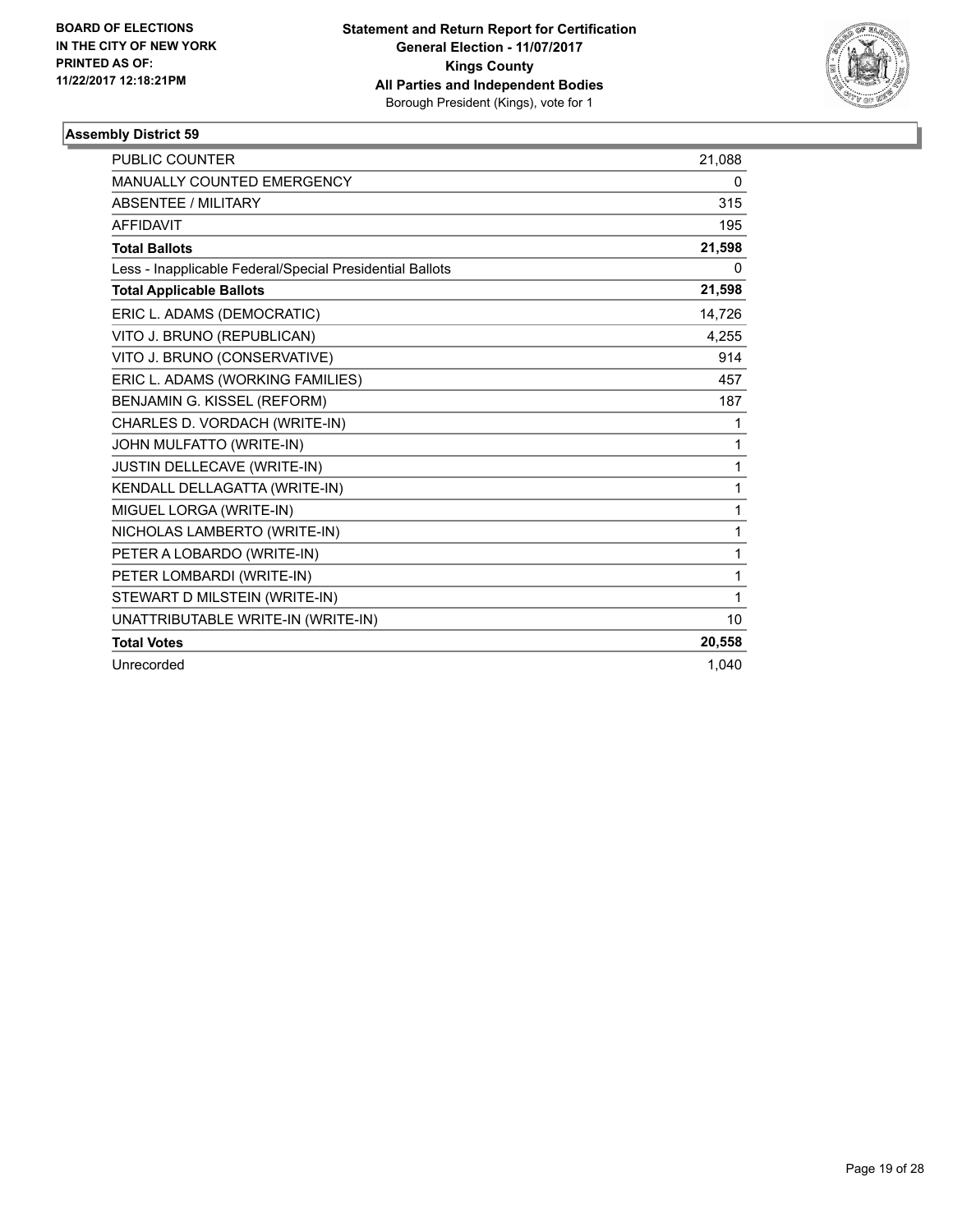

| <b>PUBLIC COUNTER</b>                                    | 16.844         |
|----------------------------------------------------------|----------------|
| <b>MANUALLY COUNTED EMERGENCY</b>                        | 0              |
| <b>ABSENTEE / MILITARY</b>                               | 226            |
| <b>AFFIDAVIT</b>                                         | 193            |
| <b>Total Ballots</b>                                     | 17,263         |
| Less - Inapplicable Federal/Special Presidential Ballots | 0              |
| <b>Total Applicable Ballots</b>                          | 17,263         |
| ERIC L. ADAMS (DEMOCRATIC)                               | 15,593         |
| VITO J. BRUNO (REPUBLICAN)                               | 360            |
| VITO J. BRUNO (CONSERVATIVE)                             | 79             |
| ERIC L. ADAMS (WORKING FAMILIES)                         | 443            |
| BENJAMIN G. KISSEL (REFORM)                              | 77             |
| ALTON MADDOX (WRITE-IN)                                  | 1              |
| CHRIS BANKS (WRITE-IN)                                   | 1              |
| KEISHA FORRESTER (WRITE-IN)                              | 1              |
| KIRK OLIVER (WRITE-IN)                                   | 1              |
| LETITIA JAMES (WRITE-IN)                                 | 1              |
| ROBERT LEIBOWITZ (WRITE-IN)                              | 1              |
| TYRIK WASHINGTON (WRITE-IN)                              | $\overline{2}$ |
| UNATTRIBUTABLE WRITE-IN (WRITE-IN)                       | 4              |
| UNCOUNTED WRITE-IN PER STATUTE (WRITE-IN)                | $\overline{2}$ |
| <b>Total Votes</b>                                       | 16,566         |
| Unrecorded                                               | 697            |

| PUBLIC COUNTER                                           | 5,936          |
|----------------------------------------------------------|----------------|
| <b>MANUALLY COUNTED EMERGENCY</b>                        | 0              |
| ABSENTEE / MILITARY                                      | 136            |
| <b>AFFIDAVIT</b>                                         | 55             |
| <b>Total Ballots</b>                                     | 6,127          |
| Less - Inapplicable Federal/Special Presidential Ballots | 0              |
| <b>Total Applicable Ballots</b>                          | 6,127          |
| ERIC L. ADAMS (DEMOCRATIC)                               | 2,974          |
| VITO J. BRUNO (REPUBLICAN)                               | 1,875          |
| VITO J. BRUNO (CONSERVATIVE)                             | 416            |
| ERIC L. ADAMS (WORKING FAMILIES)                         | 320            |
| BENJAMIN G. KISSEL (REFORM)                              | 98             |
| ANDREW P. GALLO (WRITE-IN)                               | 1              |
| LIAM MCCABE (WRITE-IN)                                   | 1              |
| UNATTRIBUTABLE WRITE-IN (WRITE-IN)                       | $\overline{2}$ |
| <b>Total Votes</b>                                       | 5,687          |
| Unrecorded                                               | 440            |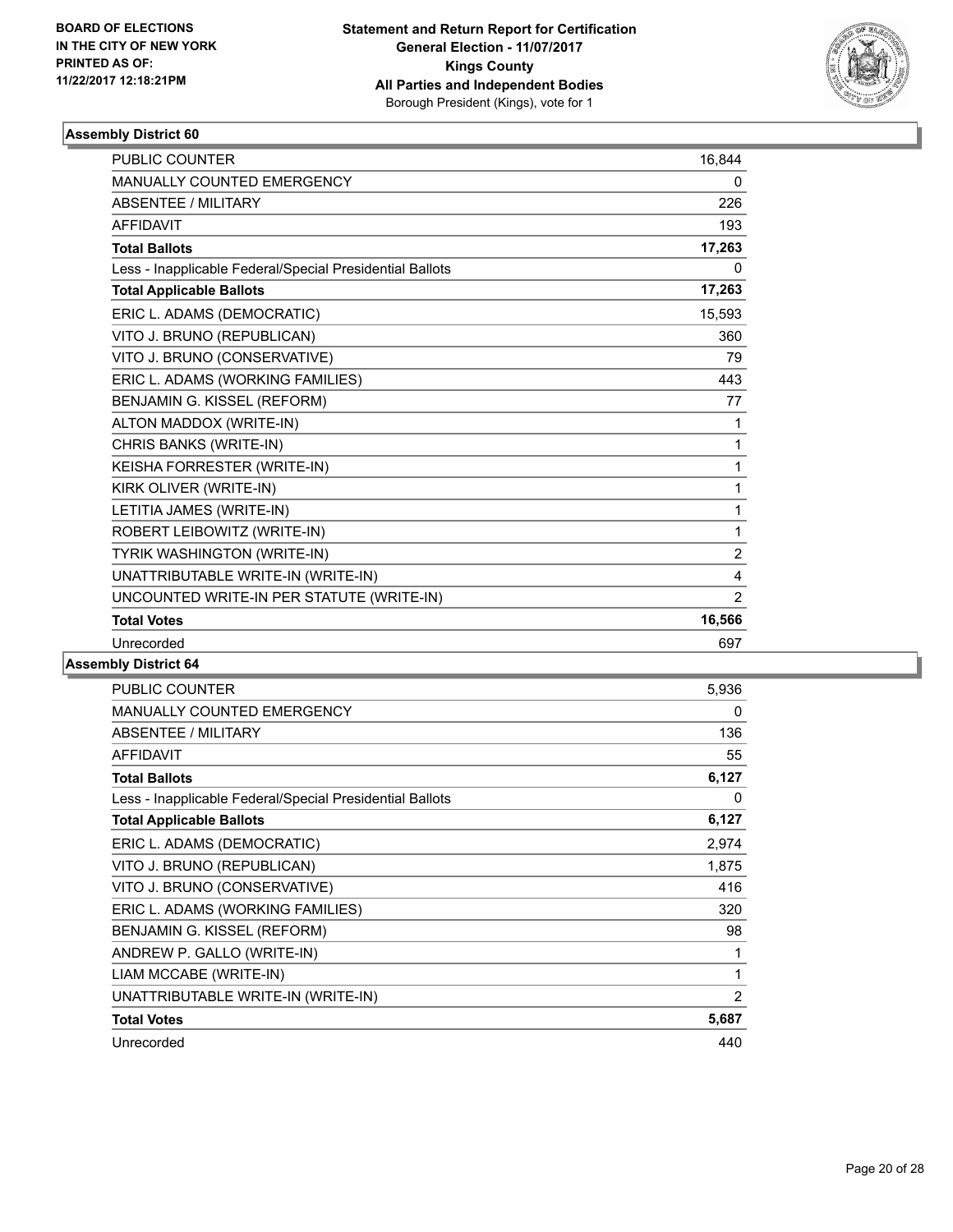

| PUBLIC COUNTER                                           | 347,550                 |
|----------------------------------------------------------|-------------------------|
| MANUALLY COUNTED EMERGENCY                               | 95                      |
| <b>ABSENTEE / MILITARY</b>                               | 6,267                   |
| AFFIDAVIT                                                | 4,173                   |
| <b>Total Ballots</b>                                     | 358,085                 |
| Less - Inapplicable Federal/Special Presidential Ballots | 0                       |
| <b>Total Applicable Ballots</b>                          | 358,085                 |
| ERIC L. ADAMS (DEMOCRATIC)                               | 251,247                 |
| VITO J. BRUNO (REPUBLICAN)                               | 41,955                  |
| VITO J. BRUNO (CONSERVATIVE)                             | 8,731                   |
| ERIC L. ADAMS (WORKING FAMILIES)                         | 27,241                  |
| BENJAMIN G. KISSEL (REFORM)                              | 6,017                   |
| ADAM WILSON (WRITE-IN)                                   | 1                       |
| AERIAL EAST (WRITE-IN)                                   | 1                       |
| AKEEM BROWDER (WRITE-IN)                                 | 1                       |
| ALIZIA BOYD (WRITE-IN)                                   | 1                       |
| ALTON MADDOX (WRITE-IN)                                  | 1                       |
| AMANDA D.GENTILE (WRITE-IN)                              | 1                       |
| AMNA SIDDIQUI (WRITE-IN)                                 | 1                       |
| AMPLE HILLS (WRITE-IN)                                   | 1                       |
| AMY BLEEDLOVE (WRITE-IN)                                 | 1                       |
| AMY GOODMAN (WRITE-IN)                                   | 1                       |
| ANDREW GOUNARDIS (WRITE-IN)                              | 1                       |
| ANDREW MARTIN ROSS (WRITE-IN)                            | 1                       |
| ANDREW P. GALLO (WRITE-IN)                               | 1                       |
| ANDY WEISSBERG (WRITE-IN)                                | $\overline{\mathbf{c}}$ |
| ANGELA DAVIS (WRITE-IN)                                  | 1                       |
| ANNE KRENGEL (WRITE-IN)                                  | 1                       |
| ANVSHA VENTAKARAMEN (WRITE-IN)                           | 1                       |
| ARNOLD WOLSKY (WRITE-IN)                                 | 1                       |
| ATHENA GULICK (WRITE-IN)                                 | $\mathbf{1}$            |
| <b>BARACK OBAMA (WRITE-IN)</b>                           | $\mathbf{1}$            |
| <b>BENN KHAN (WRITE-IN)</b>                              | 1                       |
| BERNIE SANDERS (WRITE-IN)                                | 2                       |
| BILL DE BLASIO (WRITE-IN)                                | 1                       |
| BILLY JACKSON (WRITE-IN)                                 | 1                       |
| <b>BOBBY SMURDA (WRITE-IN)</b>                           | 1                       |
| BRADFORD S. LANDER (WRITE-IN)                            | 8                       |
| BRAIN LANDER (WRITE-IN)                                  | 1                       |
| BRETT GARTENBUG (WRITE-IN)                               | 1                       |
| BRETTON BERMAN (WRITE-IN)                                | 1                       |
| BRIAN LEHER (WRITE-IN)                                   | 1                       |
| BRIAN TAYLOR (WRITE-IN)                                  | 1                       |
| BROOKE CHILDS (WRITE-IN)                                 | 1                       |
| CARMELO ANTHONY (WRITE-IN)                               | 1                       |
| CEA WEAVER (WRITE-IN)                                    | 2                       |
|                                                          |                         |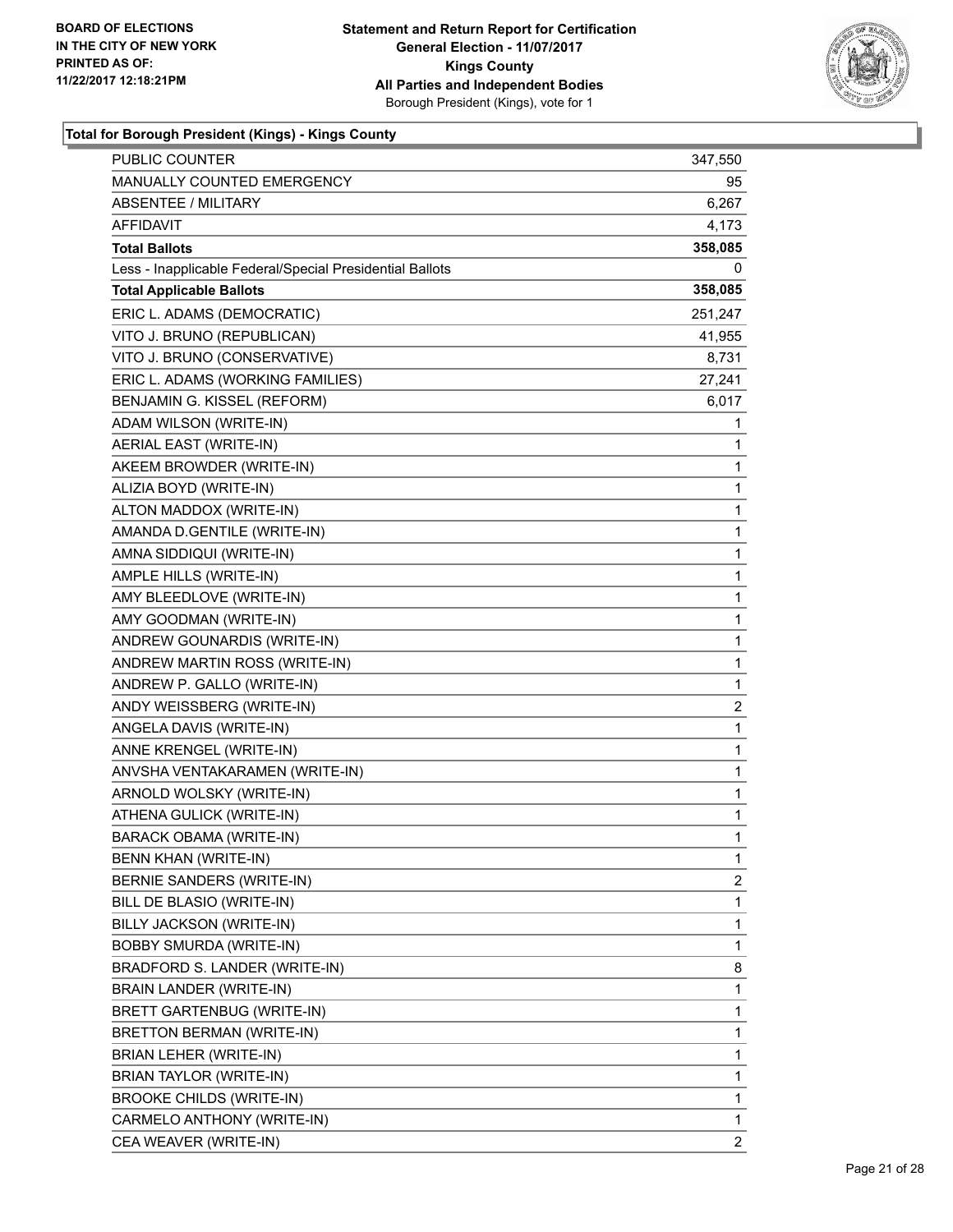

| CELIA WEAVER (WRITE-IN)            | $\mathbf{1}$ |
|------------------------------------|--------------|
| CHAIM DEUTSCH (WRITE-IN)           | $\mathbf{1}$ |
| CHAIM SCLWARTS (WRITE-IN)          | 1            |
| CHANNELLE ELAINE (WRITE-IN)        | 1            |
| CHARLES D. VORDACH (WRITE-IN)      | 1            |
| CHARLES MC CORHELL (WRITE-IN)      | 1            |
| CHARLES SCHUMER (WRITE-IN)         | 1            |
| CHARLIE TAFOYA (WRITE-IN)          | $\mathbf{1}$ |
| CHAYA LOUY (WRITE-IN)              | 1            |
| CHOIRE SICHA (WRITE-IN)            | 6            |
| CHOIRE SICHEM (WRITE-IN)           | 1            |
| CHRIS BANKS (WRITE-IN)             | 1            |
| CHRISTINE CUTNEY BENSON (WRITE-IN) | 1            |
| CLAY CAPP (WRITE-IN)               | $\mathbf{1}$ |
| CLIFTON AARON HINTON (WRITE-IN)    | 1            |
| CORY PROVOST (WRITE-IN)            | 1            |
| DANIEL GASTEL (WRITE-IN)           | 1            |
| DANIEL SQUADRON (WRITE-IN)         | 1            |
| DANIELLE BURGOS (WRITE-IN)         | 1            |
| DAU GARFINKLE (WRITE-IN)           | $\mathbf{1}$ |
| DAVID BARKER (WRITE-IN)            | 1            |
| DAVID DANUITZ (WRITE-IN)           | 1            |
| DAVID GREENFIELD (WRITE-IN)        | 1            |
| DAVID MICHALSON (WRITE-IN)         | 1            |
| DAVID OCASIO (WRITE-IN)            | 1            |
| DAVID SCHWITS (WRITE-IN)           | $\mathbf{1}$ |
| DAVID SOT (WRITE-IN)               | 1            |
| DAVON LOMAX (WRITE-IN)             | 1            |
| DEBORAH SCROGGINS (WRITE-IN)       | $\mathbf{1}$ |
| DELANEY PORTER (WRITE-IN)          | 1            |
| DELISSA REYNOLDS (WRITE-IN)        | 1            |
| DIANA REYNA (WRITE-IN)             | 1            |
| DONALD J TRUMP (WRITE-IN)          | 2            |
| DONIA PIERSAINT (WRITE-IN)         | 1            |
| DONNA MOSSMAN (WRITE-IN)           | 1            |
| DOV A SCHEINER (WRITE-IN)          | 1            |
| DUNCAN GRANT (WRITE-IN)            | 1            |
| DWIGHT KENWOOD (WRITE-IN)          | 1            |
| EDE FOX (WRITE-IN)                 | 2            |
| EDWARD SNOWDEN (WRITE-IN)          | 1            |
| EDWIN FRIAS (WRITE-IN)             | 1            |
| ELIZABETH CANELA (WRITE-IN)        | 1            |
| ELIZABETH RUDY (WRITE-IN)          | 1            |
| ELIZABETH YEAMPIEKRE (WRITE-IN)    | 1            |
| ELKA F. KUPCZYK (WRITE-IN)         | 1            |
| ELLIOT STONE (WRITE-IN)            | 1            |
|                                    |              |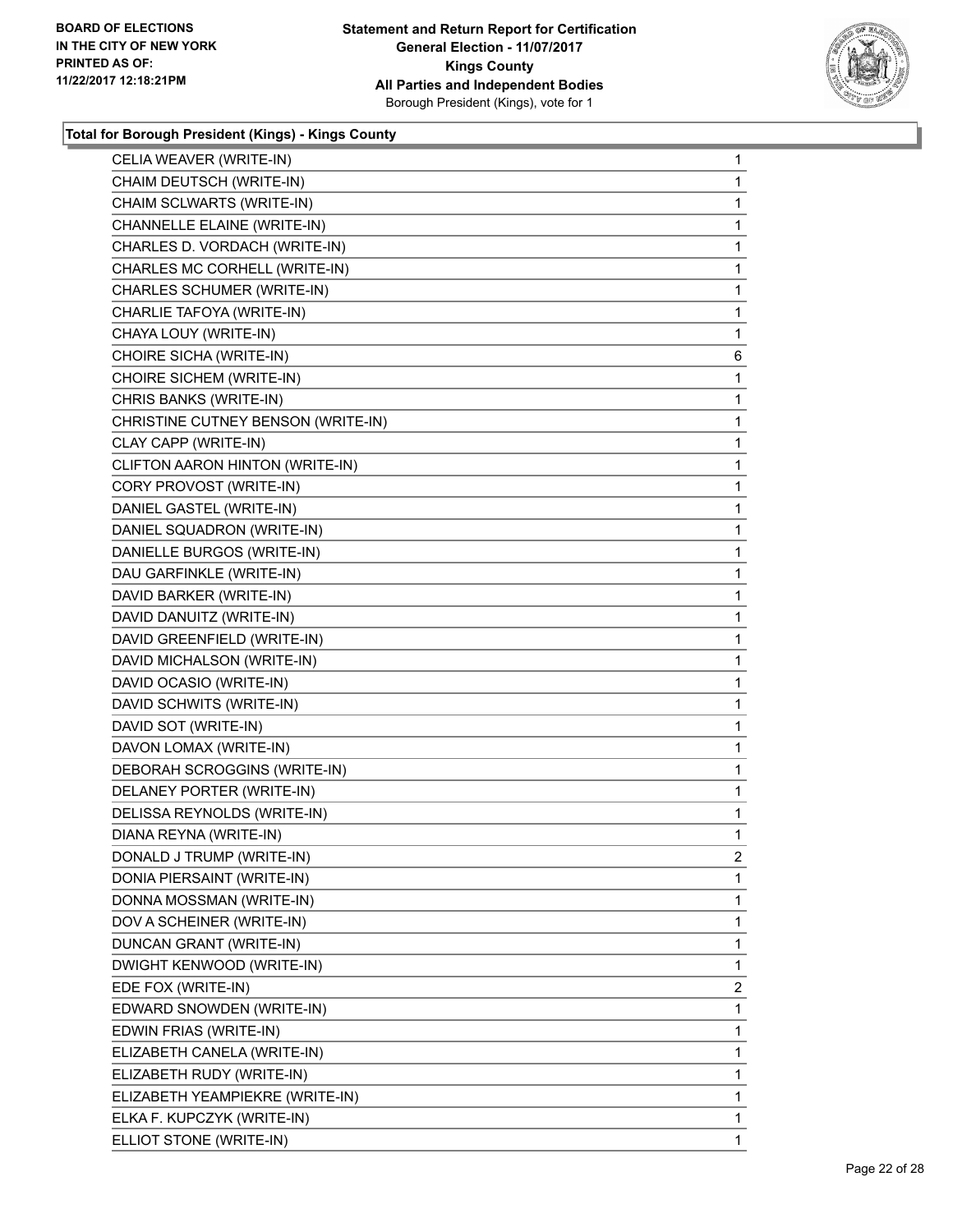

| ELNEST TREY ANASTASIO (WRITE-IN)    | $\mathbf{1}$   |
|-------------------------------------|----------------|
| EMILY BRADFORD (WRITE-IN)           | 1              |
| EMMA WALTERS (WRITE-IN)             | 1              |
| ERIC DRYBURGH (WRITE-IN)            | 1              |
| ERIC KOSLUFSKY (WRITE-IN)           | 1              |
| ERIC LEB (WRITE-IN)                 | 1              |
| ERIC MCCLURE (WRITE-IN)             | 1              |
| ERICA DORN (WRITE-IN)               | 1              |
| ESTHER GOLDSTEIN (WRITE-IN)         | 1              |
| EZRA S. SHAIN (WRITE-IN)            | 1              |
| FAISY MELARED (WRITE-IN)            | 1              |
| FELICIA POWELL (WRITE-IN)           | 1              |
| FRANCESCA CUTRONE (WRITE-IN)        | 1              |
| FRANK SEDDIO (WRITE-IN)             | 1              |
| FRANKLIN ADAMS (WRITE-IN)           | 1              |
| <b>GADON HADLETT (WRITE-IN)</b>     | 1              |
| GALE BREWER (WRITE-IN)              | 3              |
| GILAD SAFANOV (WRITE-IN)            | 1              |
| <b>GLYNN SULLIVAN (WRITE-IN)</b>    | 2              |
| <b>GRACE MENG (WRITE-IN)</b>        | $\mathbf{2}$   |
| <b>GREGORY RAPISARDA (WRITE-IN)</b> | 1              |
| HAKEEM JEFFERIES (WRITE-IN)         | 1              |
| HAROLD D.WEEKES JR (WRITE-IN)       | 1              |
| HEARY SHRAIBIBMAN (WRITE-IN)        | 1              |
| HEATHER LETZKUS (WRITE-IN)          | 3              |
| HERSHY STEINWURTZEL (WRITE-IN)      | 1              |
| HILLARY CLINTON (WRITE-IN)          | $\overline{2}$ |
| HINDA FUHRER (WRITE-IN)             | 1              |
| HINDY PARNES (WRITE-IN)             | 1              |
| IAN D. GIRSHEK (WRITE-IN)           | 1              |
| IBRAHM GREEMOG (WRITE-IN)           | 1              |
| IMANI HENRY (WRITE-IN)              | 1              |
| IRWIN SHAMAH (WRITE-IN)             | 1              |
| JABARI BRISPORT (WRITE-IN)          | 3              |
| JABORI BRISPORT (WRITE-IN)          | 1              |
| JACOB DOGMY (WRITE-IN)              | 1              |
| JAMES C LANE (WRITE-IN)             | 2              |
| JAMES KATZ (WRITE-IN)               | 1              |
| JAMES MARTIN (WRITE-IN)             | 1              |
| JANINE NICHOLS (WRITE-IN)           | 1              |
| JANOS MARTON (WRITE-IN)             | 2              |
| JASMINE SOLOMAN (WRITE-IN)          | 1              |
| JASON PERLMUTTER (WRITE-IN)         | 1              |
| JASON RHEE (WRITE-IN)               | 1              |
| JEFF SMITH (WRITE-IN)               | 1              |
| JENNIFER LEVY (WRITE-IN)            | 1              |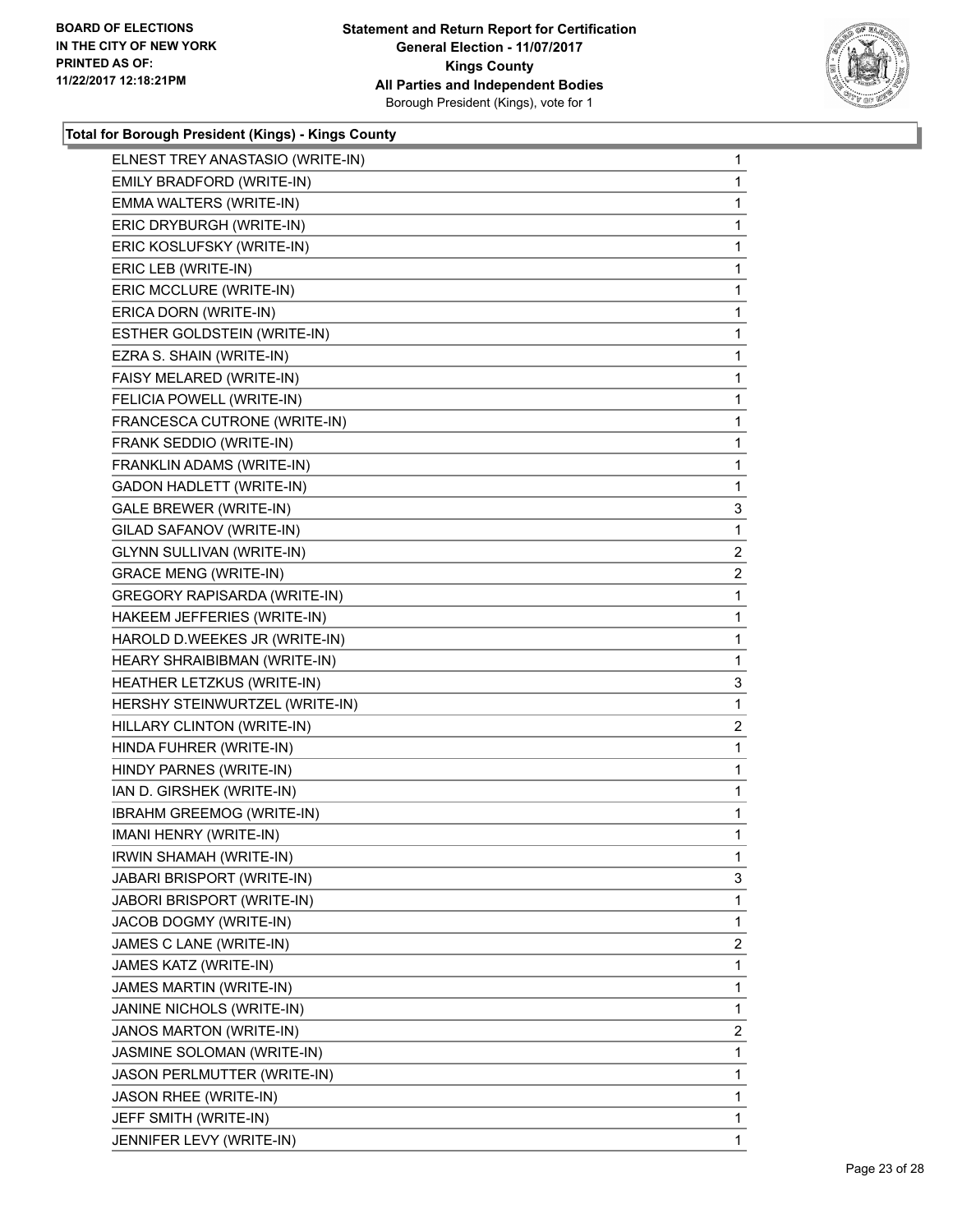

| JERONIMO SALDANO (WRITE-IN)      | 1            |
|----------------------------------|--------------|
| JESSICA BALDWIN (WRITE-IN)       | 1            |
| JOANN SIMON (WRITE-IN)           | 1            |
| JOANNE ALLOTA (WRITE-IN)         | 1            |
| JOEL GROSS (WRITE-IN)            | 1            |
| JOEL PERLSTEIG (WRITE-IN)        | 1            |
| JOESPH CALLAHAN (WRITE-IN)       | 1            |
| JOHN HODGMAN (WRITE-IN)          | 1            |
| JOHN HYNES (WRITE-IN)            | 1            |
| JOHN JOSEPH JOYNER JR (WRITE-IN) | 1            |
| JOHN MULFATTO (WRITE-IN)         | 1            |
| JOHN PHILLIPS (WRITE-IN)         | 1            |
| JONAH BRUNO (WRITE-IN)           | 1            |
| JOSEPH REISMAN (WRITE-IN)        | 1            |
| JOSEPH S. AMSEL (WRITE-IN)       | 1            |
| JOSHUA RIFFLE (WRITE-IN)         | 1            |
| JULIAN ASSANGE (WRITE-IN)        | 1            |
| JULIE REGA (WRITE-IN)            | 1            |
| JULIO PENA LLL (WRITE-IN)        | 1            |
| JUMAANE WILLIAMS (WRITE-IN)      | 1            |
| JUSTIN DELLECAVE (WRITE-IN)      | 1            |
| KALMAN YEGER (WRITE-IN)          | 1            |
| KARIN BERNSTEIN (WRITE-IN)       | 1            |
| KAROLINA KLYUCHINKOVA (WRITE-IN) | 1            |
| KARREN NESRITI (WRITE-IN)        | 1            |
| KATIE PRAUK (WRITE-IN)           | 1            |
| KEISHA FORRESTER (WRITE-IN)      | 1            |
| KEN AEURWEEK (WRITE-IN)          | 1            |
| KENDALL DELLAGATTA (WRITE-IN)    | 1            |
| KENYA JEFFERIES (WRITE-IN)       | $\mathbf{1}$ |
| KEVIN PARKER (WRITE-IN)          | 1            |
| KHADER EL-YATEEM (WRITE-IN)      | 1            |
| KIRK CEBALLOS (WRITE-IN)         | 1            |
| KIRK OLIVER (WRITE-IN)           | 1            |
| KIRK SUNDAY (WRITE-IN)           | 1            |
| KNOX HARRINGTON (WRITE-IN)       | 1            |
| KRISTAPS PORZINGIS (WRITE-IN)    | 1            |
| <b>KURT HOKE (WRITE-IN)</b>      | 1            |
| LEON OFMON (WRITE-IN)            | 1            |
| LETITIA JAMES (WRITE-IN)         | 2            |
| LEWANNE JONES (WRITE-IN)         | 1            |
| LIAM MCCABE (WRITE-IN)           | 2            |
| LILY TOMLIN (WRITE-IN)           | 1            |
| LINDA MANDRACHIN (WRITE-IN)      | 1            |
| LINDA SARSOUR (WRITE-IN)         | 3            |
| LINDA SWERNL (WRITE-IN)          | 1            |
|                                  |              |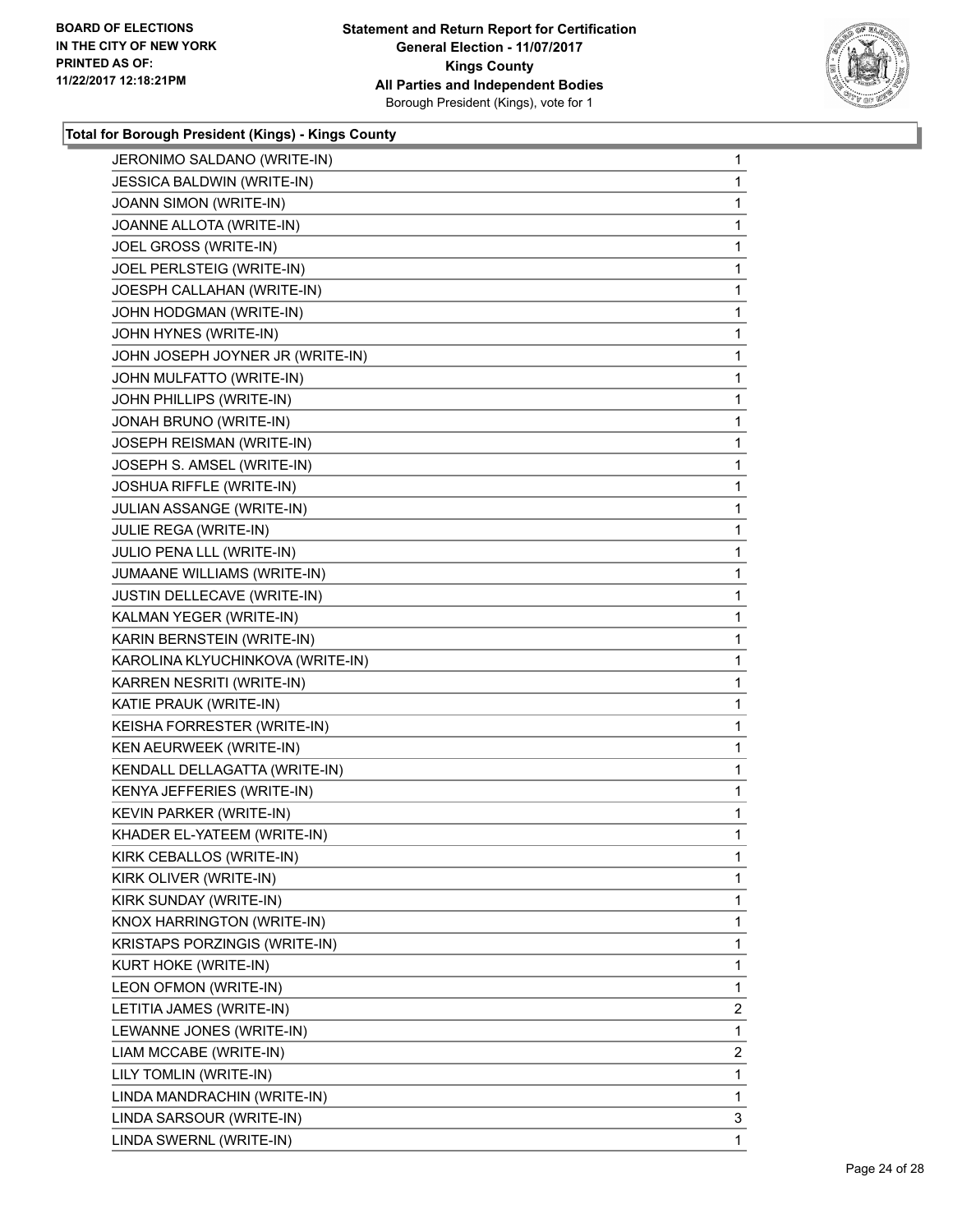

| LUBA DROZD (WRITE-IN)                | $\mathbf{1}$   |
|--------------------------------------|----------------|
| LUCIA PREZIOSI (WRITE-IN)            | $\mathbf{1}$   |
| LUCILLE ZEICHNO (WRITE-IN)           | $\mathbf{1}$   |
| LUCRETIA REGINA-POTTER (WRITE-IN)    | 1              |
| LUKE ELLIOTT NEGRI (WRITE-IN)        | 1              |
| MARC FLIEDNER (WRITE-IN)             | $\overline{a}$ |
| MARC MINKOFF (WRITE-IN)              | $\mathbf{1}$   |
| MARCES MASRI (WRITE-IN)              | $\mathbf 1$    |
| MARIA GOYANES (WRITE-IN)             | $\mathbf 1$    |
| MARTIN J. GOLDEN (WRITE-IN)          | 1              |
| MARTORIO SLOME (WRITE-IN)            | 1              |
| MARTY MARKOWITZ (WRITE-IN)           | 27             |
| MATTHEW FLINT (WRITE-IN)             | 1              |
| MAX RICH-MELISSINO (WRITE-IN)        | 1              |
| MELINDA KATZ (WRITE-IN)              | 1              |
| MELISSA CURBETT (WRITE-IN)           | 1              |
| MENDEL MARGUILES (WRITE-IN)          | 1              |
| MICHAEL A. CORLEY (WRITE-IN)         | $\mathbf 1$    |
| MICHAEL BLOOMBERG (WRITE-IN)         | 2              |
| MICHAEL COSTAGLIOLA (WRITE-IN)       | $\mathbf 1$    |
| MICHAEL DD. WHITE (WRITE-IN)         | 1              |
| MICHAEL L. MARRELLA (WRITE-IN)       | 1              |
| MICHELLE BECKFORD-BURRELL (WRITE-IN) | $\mathbf{1}$   |
| MIGUEL LORGA (WRITE-IN)              | $\mathbf 1$    |
| MIRIAM FRIED (WRITE-IN)              | 2              |
| MOLTY SPIRA (WRITE-IN)               | $\mathbf 1$    |
| MONIFA BARDELE (WRITE-IN)            | 1              |
| MUMIA ABU JAMAL (WRITE-IN)           | 1              |
| NADJWA NORTON (WRITE-IN)             | 1              |
| NAFTULI MOSTER (WRITE-IN)            | $\mathbf 1$    |
| NATHAN LUTTRULL (WRITE-IN)           | $\mathbf{1}$   |
| NICHOLAS LAMBERTO (WRITE-IN)         | 1              |
| NICK HANAUER (WRITE-IN)              | 1              |
| NICK MULLEN (WRITE-IN)               | 2              |
| NICK PERRY (WRITE-IN)                | 1              |
| NICK SUPLINA (WRITE-IN)              | 1              |
| NOEL BERK RAUCH (WRITE-IN)           | 1              |
| OLEC KLEBAN (WRITE-IN)               | 1              |
| OLIVE JOU (WRITE-IN)                 | 1              |
| OPAL TOMETI (WRITE-IN)               | 1              |
| OSKAR ROSENSTEIN (WRITE-IN)          | 1              |
| PAT ATWELL (WRITE-IN)                | 1              |
| PAUL HAROWITZ (WRITE-IN)             | 1              |
| PAUL M.WITKOWSKI (WRITE-IN)          | 1              |
| PEGGY CHAN (WRITE-IN)                | 1              |
| PETER A LOBARDO (WRITE-IN)           | $\mathbf{1}$   |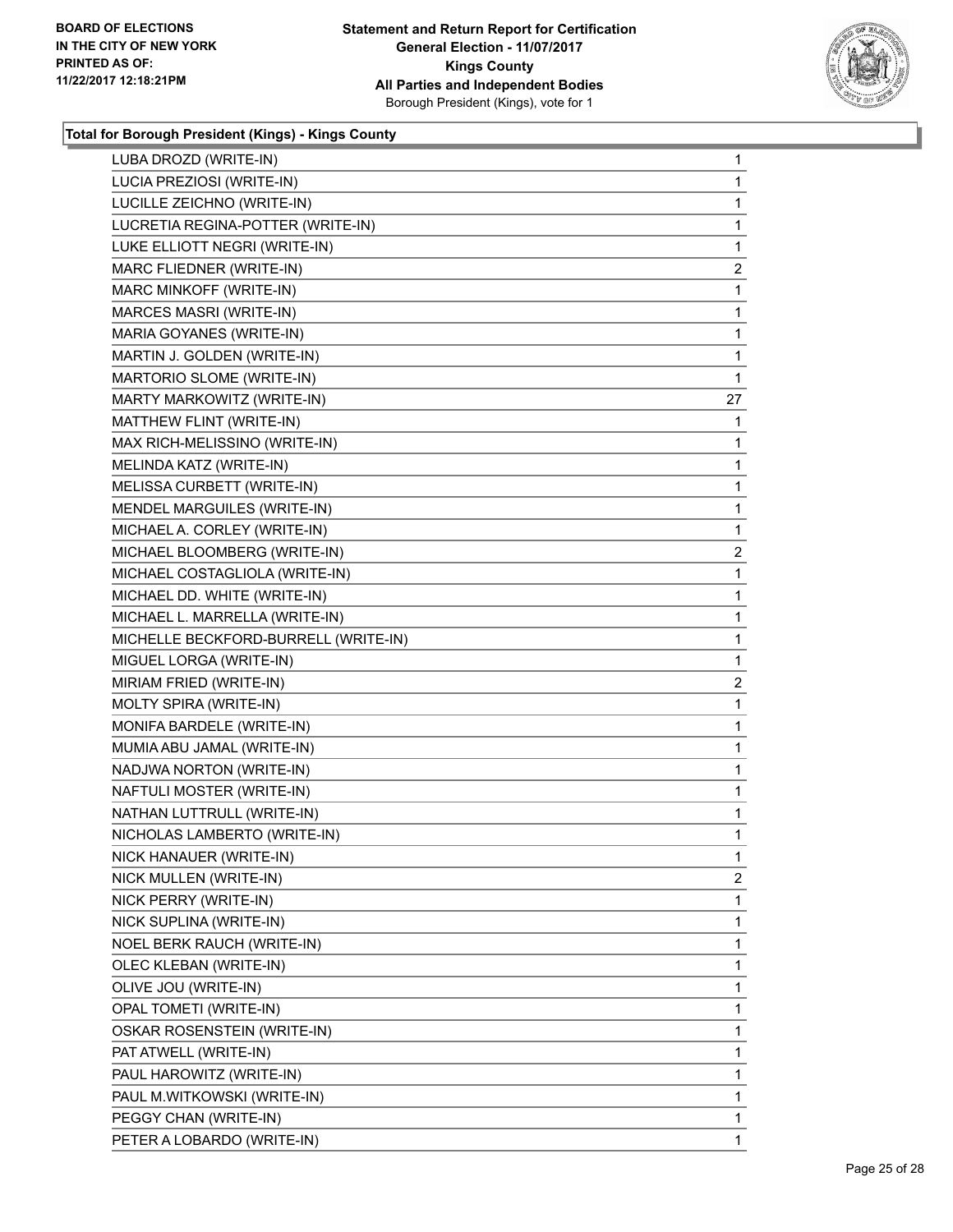

| PETER ABBATE (WRITE-IN)          | 1            |
|----------------------------------|--------------|
| PETER LOMBARDI (WRITE-IN)        | 1            |
| PHIL KOENIG (WRITE-IN)           | 1            |
| QI XIN CHEN (WRITE-IN)           | 1            |
| RACHEL BRAUN (WRITE-IN)          | 1            |
| RANDY LOCKLAIR (WRITE-IN)        | 1            |
| RATZI RABINOWITZ (WRITE-IN)      | 1            |
| RAY BEN-MOSHE (WRITE-IN)         | 1            |
| RAY MITCHELL (WRITE-IN)          | 1            |
| RICO CLEFFI (WRITE-IN)           | 1            |
| RIVKY LAUFER (WRITE-IN)          | 1            |
| ROBERT LEIBOWITZ (WRITE-IN)      | 1            |
| ROBERT SALIERS (WRITE-IN)        | $\mathbf{2}$ |
| ROBERT SHAMAH (WRITE-IN)         | 1            |
| ROBIN LAVERNE WILSON (WRITE-IN)  | 1            |
| ROBIN SHORE (WRITE-IN)           | 1            |
| ROSYBETH ALVAREZ (WRITE-IN)      | 1            |
| SAL ALBANESE (WRITE-IN)          | 1            |
| SAL ALBAUESE (WRITE-IN)          | 1            |
| SAL LOBUGLIO (WRITE-IN)          | 1            |
| SAM JONES (WRITE-IN)             | 1            |
| SARI SITT (WRITE-IN)             | 1            |
| SEAMUS CAMPBELL (WRITE-IN)       | 1            |
| SETH ROSENBLUM (WRITE-IN)        | 1            |
| SHANNON PAULA (WRITE-IN)         | 1            |
| SHAYA SLOMOVICS (WRITE-IN)       | 1            |
| SHELBY HOOD (WRITE-IN)           | 1            |
| SHELLY SMITH (WRITE-IN)          | 1            |
| SHIMON RABIN (WRITE-IN)          | 1            |
| SHIRLEY CHISOLM (WRITE-IN)       | 1            |
| SIFER ASEPH (WRITE-IN)           | 1            |
| SIMA WECHSLER (WRITE-IN)         | 1            |
| SIMCHA FELDER (WRITE-IN)         | 2            |
| SIMON PUERST (WRITE-IN)          | 1            |
| SIMON SANCHEZ (WRITE-IN)         | 1            |
| SOLABOMI ADENEKAW (WRITE-IN)     | 1            |
| SPIKE LEE (WRITE-IN)             | 1            |
| STEPHEN MARKOS (WRITE-IN)        | 1            |
| STEPHEN T. LEVIN (WRITE-IN)      | 2            |
| STEVE WOZNIAK (WRITE-IN)         | 1            |
| STEVEN E. SHOVERS (WRITE-IN)     | 1            |
| STEWART D MILSTEIN (WRITE-IN)    | 1            |
| SUSANNA TENNY (WRITE-IN)         | 1            |
| SUZANNE MARIE WOLBERG (WRITE-IN) | 1            |
| TANEHISI COATES (WRITE-IN)       | 1            |
| TAT PICOTT (WRITE-IN)            | $\mathbf 1$  |
|                                  |              |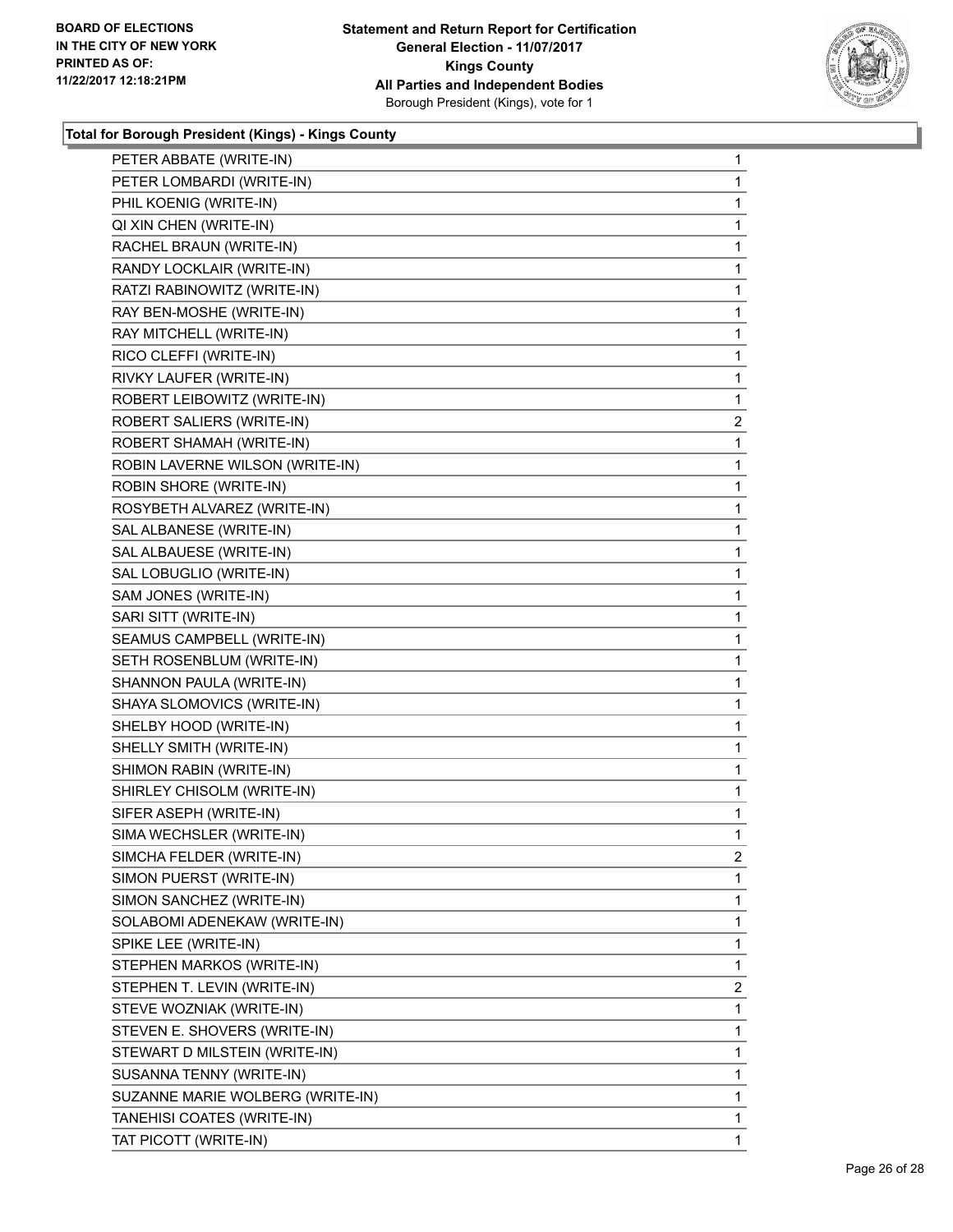

| TED NUGENT (WRITE-IN)                     | 1              |
|-------------------------------------------|----------------|
| TERRENCE PIRRONE (WRITE-IN)               | 1              |
| THEODORE A. MOORE (WRITE-IN)              | 1              |
| THEODORE HAMM (WRITE-IN)                  | $\overline{7}$ |
| THOMAS SCHERBCHENKO (WRITE-IN)            | 2              |
| TINY NUSSBAUM (WRITE-IN)                  | 1              |
| TRAVIS PROULX (WRITE-IN)                  | 1              |
| TRICIA KRUG (WRITE-IN)                    | 1              |
| TROY OPENDHAL (WRITE-IN)                  | 1              |
| TYRIK WASHINGTON (WRITE-IN)               | 2              |
| TZIPPY ZIEGLER (WRITE-IN)                 | 1              |
| UNATTRIBUTABLE WRITE-IN (WRITE-IN)        | 142            |
| UNCOUNTED WRITE-IN PER STATUTE (WRITE-IN) | 13             |
| VICTOR ESCORAVES (WRITE-IN)               | 1              |
| VINCENT GALLO (WRITE-IN)                  | 1              |
| <b>VLAD VIZNER (WRITE-IN)</b>             | 1              |
| WALTER MOSELY (WRITE-IN)                  | 1              |
| <b>WENDELL BERRY (WRITE-IN)</b>           | 1              |
| WILLIAM TAM (WRITE-IN)                    | 1              |
| XAVI LIEEUNG (WRITE-IN)                   | 1              |
| YANKOV FOLLMAN (WRITE-IN)                 | 2              |
| YECHEZKEL L. PILLER (WRITE-IN)            | 1              |
| YEHOSHUA TABI (WRITE-IN)                  | 1              |
| YITTY GELLER (WRITE-IN)                   | 1              |
| YITZCHOK HEIMFELD (WRITE-IN)              | 1              |
| YITZCHOKY SIMKOWITZ (WRITE-IN)            | 1              |
| YOEL FRIED (WRITE-IN)                     | 1              |
| YOEL NEIGER (WRITE-IN)                    | 1              |
| ZEPHYR TEACHOUT (WRITE-IN)                | $\overline{2}$ |
| <b>Total Votes</b>                        | 335,712        |
| Unrecorded                                | 22,373         |